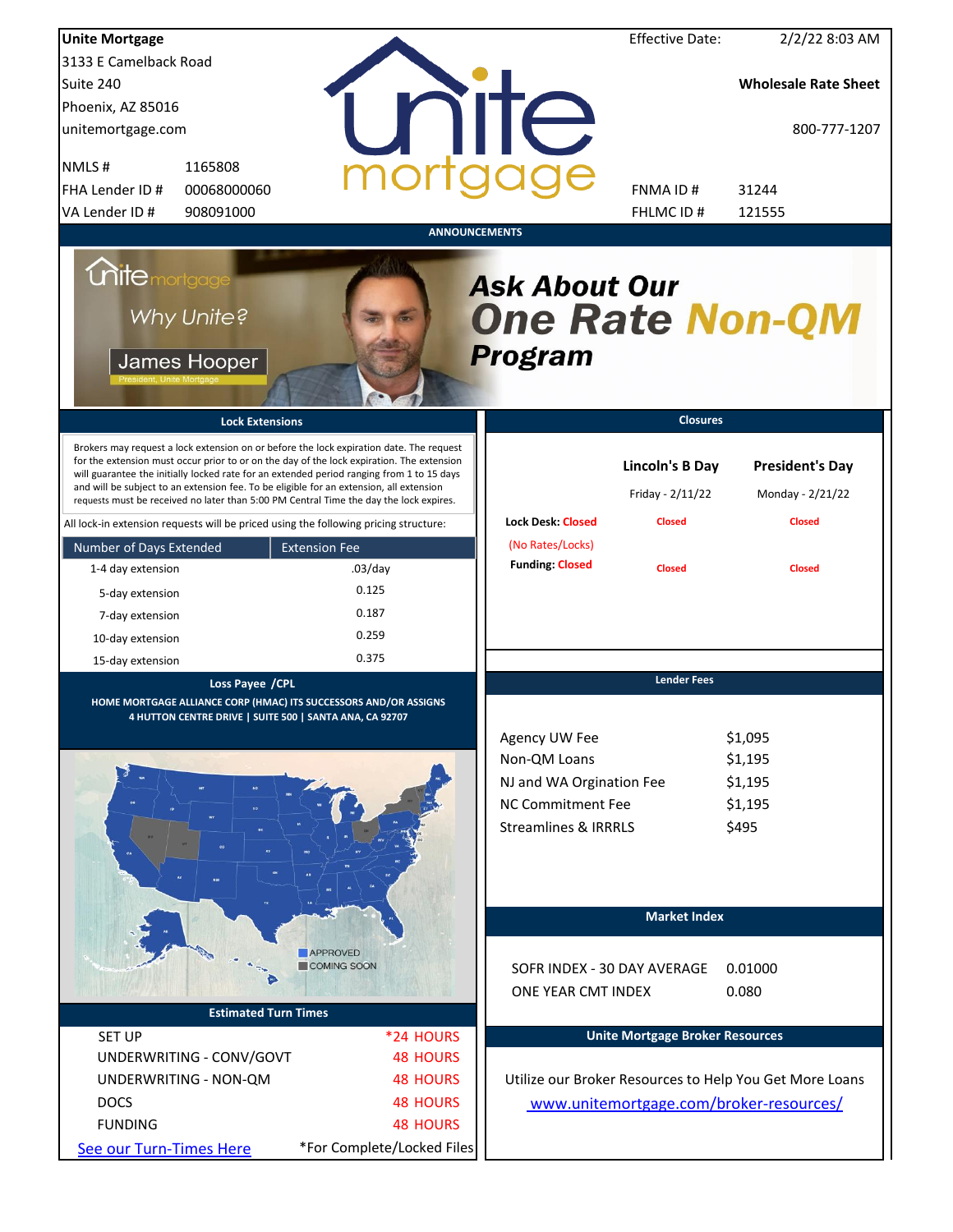

**DSCR**

 $\mathbf{I}$ 

Rates are subject to change without prior notice Not for Public View • For Professional Use Only **Lock Desk**

[locks@unitemtg.com](mailto:locks@unitemtg.com)

File Update: 02-Feb-2022

Effective Date: 2-Feb-2022 2009 Price Change Effective: 9:00 AM PST Lock Hours: 9:00 A.M. - 3:00 P.M. PST

# **ONE RATE - DSCR/ Bank Statements**

Price Change Effective: 9:00 AM PST

| <b>25 DAY PRICING</b>       |          |  |
|-----------------------------|----------|--|
| <b>RATE</b>                 | 30YR FIX |  |
| 4.625<br>100.0000           |          |  |
| <b>24 MO BANK STATEMENT</b> |          |  |
| <b>25 DAY PRICING</b>       |          |  |
| <b>RATE</b>                 | 30YR FIX |  |
| 4.375                       | 100.0000 |  |

11

# **HIGHLIGHTS**

| <b>Credit</b>      | $700+$                        | $720+$                        |
|--------------------|-------------------------------|-------------------------------|
| <b>Product</b>     | 30 yr fixed Full Amortization | 30 yr fixed Full Amortization |
| <b>Loan Amount</b> | 300,001-1.0MM                 | 300,001-1.0MM                 |
| <b>DSCR</b>        | $+1.100$                      | Not Applicable                |
|                    | Purchase 70%                  | Purchase 80%                  |
| <b>Purpose</b>     | Rate-Term 70%                 | Rate-Term 80%                 |
|                    | Cash-Out 65%                  | Cash-Out 75%                  |
| Occupancy          | Non Owner Occupied            | <b>Owner Occupied</b>         |
| <b>ACH</b>         | Required                      | Required                      |
| <b>PPP</b>         | 5 Years                       | None                          |
| <b>Reserves</b>    | 12 Month PITIA                | 12 Month PITIA                |
| <b>Escrows</b>     | Required                      | Required                      |
| <b>Property</b>    | Single Unit only              | Single Unit Only              |

**30 DAY PRICING PRICING ADJUSTMENTS**

**No Hits for LLPAs !!!**

## **DSCR PRIME PLUS**

| <b>30 DAY PRICING</b> |                |                 |
|-----------------------|----------------|-----------------|
| <b>RATE</b>           | <b>5/6 ARM</b> | <b>30YR FIX</b> |
| 6.250                 | 104.1250       | 103.8750        |
| 6.125                 | 103.8750       | 103.6250        |
| 6.000                 | 103.6250       | 103.3750        |
| 5.875                 | 103.3750       | 103.1250        |
| 5.750                 | 103.1250       | 102.8750        |
| 5.625                 | 102.8750       | 102.6250        |
| 5.500                 | 102.6250       | 102.3750        |
| 5.375                 | 102.3750       | 102.1250        |
| 5.250                 | 102.1250       | 101.8750        |
| 5.125                 | 101.8750       | 101.6250        |
| 5.000                 | 101.6250       | 101.3750        |
| 4.875                 | 101.3750       | 101.1250        |
| 4.750                 | 101.0000       | 100.7500        |
| 4.625                 | 100.6250       | 100.3750        |
| 4.500                 | 100.2500       | 100,0000        |
| 4.375                 | 99.8750        | 99.6250         |
| 4.250                 | 99.3750        | 99.1250         |
| 4.125                 | 98.8750        | 98.6250         |

| <b>MAX PRICING</b> (Lower of Price or Premium) |          |  |  |  |
|------------------------------------------------|----------|--|--|--|
| No Prepay - Hard                               | 100.5000 |  |  |  |
| 1yr Prepay - Hard                              | 100.7500 |  |  |  |
| 2yr Prepay - Hard                              | 101.0000 |  |  |  |
| 3yr Prepay - Hard                              | 101.2500 |  |  |  |
| 4yr Prepay - Hard                              | 101.5000 |  |  |  |
| 5yr Prepay - Hard                              | 101.7500 |  |  |  |

| <b>ARM MARGIN</b> |  |  |  |  |
|-------------------|--|--|--|--|
| 5.000<br>SOFR     |  |  |  |  |
|                   |  |  |  |  |

| <b>LOCK FEES</b>        |         |  |  |
|-------------------------|---------|--|--|
| Relock Fee:<br>.250     |         |  |  |
| Extension Fee Per Diem: | .030    |  |  |
| <b>Extension Max:</b>   | 15 Days |  |  |

| <b>RATE</b>       | <b>5/6 ARM</b>          | 30YR FIX                                       |                                 |                      |         |         |         | LTV                                          |         |          |
|-------------------|-------------------------|------------------------------------------------|---------------------------------|----------------------|---------|---------|---------|----------------------------------------------|---------|----------|
| 6.250             | 104.1250                | 103.8750                                       | <b>Documentation</b>            | <b>Credit Score</b>  |         |         |         | 00.01-50 50.01-55 55.01-60 60.01-65 65.01-70 |         | 70.01-75 |
| 6.125             | 103.8750                | 103.6250                                       |                                 | $\geq 780$           | (0.250) | (0.375) | (0.500) | (0.625)                                      | (0.875) | (1.125)  |
| 6.000             | 103.6250                | 103.3750                                       |                                 | 760 - 779            | (0.375) | (0.375) | (0.625) | (0.875)                                      | (1.000) | (1.375)  |
| 5.875             | 103.3750                | 103.1250                                       |                                 | 740 - 759            | (0.375) | (0.500) | (0.750) | (1.000)                                      | (1.250) | (1.625)  |
| 5.750             | 103.1250                | 102.8750                                       | <b>DSCR</b>                     | 720 - 739            | (0.500) | (0.625) | (0.875) | (1.125)                                      | (1.500) | (2.000)  |
| 5.625             | 102.8750                | 102.6250                                       |                                 | 700 - 719            | (0.625) | (0.750) | (1.000) | (1.375)                                      | (1.875) | #N/A     |
| 5.500             | 102.6250                | 102.3750                                       |                                 | 680 - 699            | (0.875) | (1.000) | (1.250) | (1.750)                                      | $\#N/A$ | $\#N/A$  |
| 5.375             | 102.3750                | 102.1250                                       |                                 | 660 - 679            | (1.375) | (1.500) | (1.625) | (2.250)                                      | #N/A    | #N/A     |
| 5.250             | 102.1250                | 101.8750                                       |                                 | 5/6 40yr ARM SOFR    | (0.250) | (0.250) | (0.250) | (0.250)                                      | (0.250) | (0.250)  |
| 5.125             | 101.8750                | 101.6250                                       | Product                         | 40yr Fixed           | (0.250) | (0.250) | (0.250) | (0.250)                                      | (0.250) | (0.250)  |
| 5.000             | 101.6250                | 101.3750                                       |                                 | Interest-Only        | (0.250) | (0.250) | (0.375) | (0.500)                                      | (0.625) | (0.750)  |
| 4.875             | 101.3750                | 101.1250                                       |                                 | 150,000-200k         | (0.500) | (0.500) | (0.500) | (0.500)                                      | (0.500) | (0.750)  |
| 4.750             | 101.0000                | 100.7500                                       |                                 | 200,001-300k         | 0.000   | 0.000   | 0.000   | 0.000                                        | (0.250) | (0.250)  |
| 4.625             | 100.6250                | 100.3750                                       |                                 | 300,001-1.0m         | 0.000   | 0.000   | 0.000   | 0.000                                        | 0.000   | 0.000    |
| 4.500             | 100.2500                | 100.0000                                       | <b>Loan Amount</b>              | 1,000,001-1.5m       | (0.250) | (0.250) | (0.250) | (0.250)                                      | (0.250) | (0.250)  |
| 4.375             | 99.8750                 | 99.6250                                        |                                 | 1,500,001-2.0m       | (0.500) | (0.500) | (0.500) | #N/A                                         | #N/A    | #N/A     |
| 4.250             | 99.3750                 | 99.1250                                        |                                 | 2,000,001-2.5m       | (0.750) | (0.750) | (0.750) | $\#N/A$                                      | #N/A    | #N/A     |
| 4.125             | 98.8750                 | 98.6250                                        |                                 | 2,500,001-3.0m       | (0.750) | (0.750) | (0.750) | $\#N/A$                                      | $\#N/A$ | #N/A     |
|                   |                         |                                                |                                 | $DSCR \geq 1.5$      | 0.250   | 0.250   | 0.250   | 0.250                                        | 0.250   | 0.250    |
|                   |                         | <b>MAX PRICING</b> (Lower of Price or Premium) | <b>DSCR</b>                     | DSCR 1.25-1.49       | 0.250   | 0.250   | 0.250   | 0.250                                        | 0.250   | 0.250    |
| No Prepay - Hard  |                         | 100.5000                                       |                                 | DSCR 1.10-1.24       | 0.000   | 0.000   | 0.000   | 0.000                                        | 0.000   | 0.000    |
| 1yr Prepay - Hard |                         | 100.7500                                       | <b>Purpose</b>                  | Cash-Out             | (0.250) | (0.375) | (0.375) | (0.375)                                      | $\#N/A$ | #N/A     |
| 2yr Prepay - Hard |                         | 101.0000                                       |                                 | Condo-Warrantable    | (0.250) | (0.250) | (0.250) | (0.250)                                      | (0.500) | (0.500)  |
| 3yr Prepay - Hard |                         | 101.2500                                       | <b>Property Type</b>            | Condo-NonWarrantable | (0.500) | (0.500) | (0.500) | (0.500)                                      | #N/A    | #N/A     |
| 4yr Prepay - Hard |                         | 101.5000                                       |                                 | 2-4 Unit             | (0.250) | (0.250) | (0.250) | (0.250)                                      | #N/A    | #N/A     |
| 5yr Prepay - Hard |                         | 101.7500                                       | <b>Credit / Housing History</b> | 1x30x12              | (0.750) | (0.750) | (0.750) | (0.750)                                      | (0.750) | (0.750)  |
|                   |                         |                                                | <b>Other Miscellaneous</b>      | <b>ACH</b>           | 0.125   | 0.125   | 0.125   | 0.125                                        | 0.125   | 0.125    |
|                   | <b>ARM MARGIN</b>       |                                                |                                 | No Escrows (No HPML) | (0.150) | (0.150) | (0.150) | (0.150)                                      | (0.150) | (0.150)  |
|                   | 5.000                   | <b>SOFR</b>                                    |                                 | No Prepay            | (1.500) | (1.500) | (1.500) | (1.500)                                      | (1.500) | (1.500)  |
|                   |                         |                                                |                                 | 1yr Prepay           | (1.000) | (1.000) | (1.000) | (1.000)                                      | (1.000) | (1.000)  |
|                   |                         | <b>Prepay Penalty</b>                          | 2yr Prepay                      | (0.500)              | (0.500) | (0.500) | (0.500) | (0.500)                                      | (0.500) |          |
|                   | <b>LOCK FEES</b>        |                                                |                                 | <b>3yr Prepay</b>    | 0.000   | 0.000   | 0.000   | 0.000                                        | 0.000   | 0.000    |
|                   | Relock Fee:             | .250                                           |                                 | 4yr Prepay           | 0.375   | 0.375   | 0.375   | 0.375                                        | 0.375   | 0.375    |
|                   | Extension Fee Per Diem: | .030                                           |                                 | <b>5yr Prepay</b>    | 0.750   | 0.750   | 0.750   | 0.750                                        | 0.750   | 0.750    |
|                   | Extension Max:          | 15 Days                                        |                                 | 25 Day               | 0.000   | 0.000   | 0.000   | 0.000                                        | 0.000   | 0.000    |
|                   |                         |                                                | <b>Lock Term</b>                | 40 Day               | (0.150) | (0.150) | (0.150) | (0.150)                                      | (0.150) | (0.150)  |
|                   |                         |                                                |                                 | 55 Day               | #N/A    | #N/A    | #N/A    | #N/A                                         | #N/A    | #N/A     |
|                   |                         |                                                |                                 |                      |         |         |         |                                              |         |          |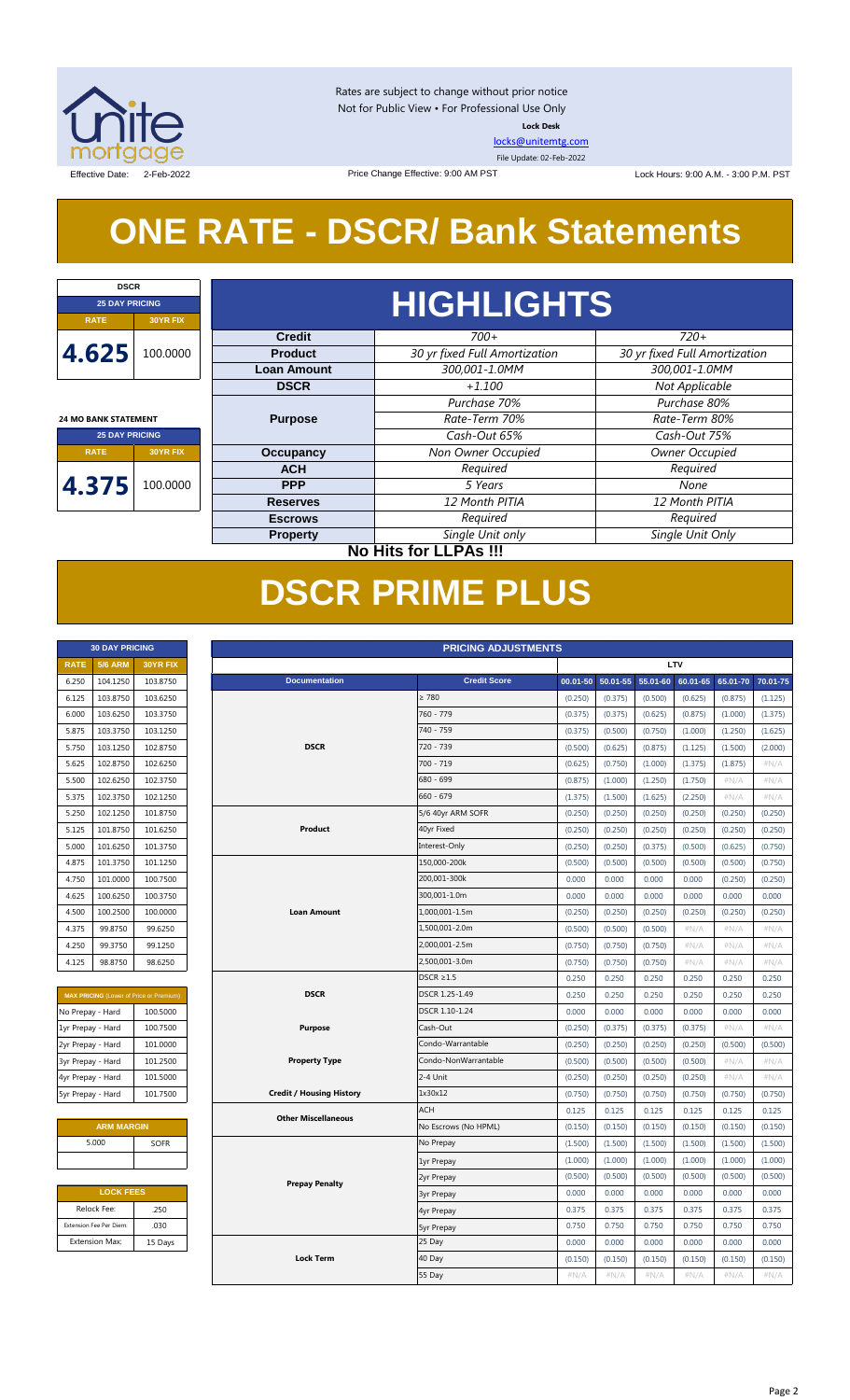

Rates are subject to change without prior notice Not for Public View • For Professional Use Only **Lock Desk**

[locks@unitemtg.com](mailto:locks@unitemtg.com) File Update: 02-Feb-2022

## **DSCR PRIME & FOREIGN NATIONAL**

| <b>30 DAY PRICING</b> |                |                 |  |  |
|-----------------------|----------------|-----------------|--|--|
| <b>RATE</b>           | <b>5/6 ARM</b> | <b>30YR FIX</b> |  |  |
| 6.500                 | 104.0000       | 103.7500        |  |  |
| 6.375                 | 103.7500       | 103.5000        |  |  |
| 6.250                 | 103.5000       | 103.2500        |  |  |
| 6.125                 | 103.2500       | 103.0000        |  |  |
| 6.000                 | 103.0000       | 102.7500        |  |  |
| 5.875                 | 102.7500       | 102.5000        |  |  |
| 5.750                 | 102.5000       | 102.2500        |  |  |
| 5.625                 | 102.2500       | 102,0000        |  |  |
| 5.500                 | 102.0000       | 101.7500        |  |  |
| 5.375                 | 101.7500       | 101.5000        |  |  |
| 5.250                 | 101.5000       | 101.2500        |  |  |
| 5.125                 | 101.2500       | 101.0000        |  |  |
| 5.000                 | 101.0000       | 100.7500        |  |  |
| 4.875                 | 100.7500       | 100.5000        |  |  |
| 4.750                 | 100.3750       | 100.1250        |  |  |
| 4.625                 | 100.0000       | 99.7500         |  |  |
| 4.500                 | 99.5000        | 99.2500         |  |  |
| 4.375                 | 99.0000        | 98.7500         |  |  |
| 4.250                 | 98.3750        | 98.1250         |  |  |

| <b>MAX PRICING (Lower of Price or Premium)</b> |          |  |  |
|------------------------------------------------|----------|--|--|
| No Prepay - Hard                               | 100.7500 |  |  |
| 1yr Prepay - Hard                              | 101.0000 |  |  |
| 2yr Prepay - Hard                              | 101.2500 |  |  |
| 3yr Prepay - Hard                              | 101.5000 |  |  |
| 4yr Prepay - Hard                              | 101.7500 |  |  |
| 5yr Prepay - Hard                              | 102,0000 |  |  |

| <b>ARM MARGIN</b> |      |  |  |
|-------------------|------|--|--|
| 5.000             | SOFR |  |  |

| <b>LOCK FEES</b>        |         |  |  |
|-------------------------|---------|--|--|
| Relock Fee:             | .250    |  |  |
| Extension Fee Per Diem: | .030    |  |  |
| <b>Extension Max:</b>   | 15 Days |  |  |

|                   | <b>30 DAY PRICING</b>   |                                         | <b>PRICING ADJUSTMENTS</b>      |                           |                  |                            |                  |                  |                  |                  |                  |  |  |  |
|-------------------|-------------------------|-----------------------------------------|---------------------------------|---------------------------|------------------|----------------------------|------------------|------------------|------------------|------------------|------------------|--|--|--|
| <b>RATE</b>       | <b>5/6 ARM</b>          | 30YR FIX                                |                                 |                           |                  |                            |                  | LTV              |                  |                  |                  |  |  |  |
| 6.500             | 104.0000                | 103.7500                                | <b>Documentation</b>            | <b>Credit Score</b>       |                  | 00.01-50 50.01-55 55.01-60 |                  | 60.01-65         | 65.01-70         | 70.01-75         | 75.01-80         |  |  |  |
| 6.375             | 103.7500                | 103.5000                                |                                 | $\geq 780$                | (0.250)          | (0.375)                    | (0.500)          | (0.625)          | (0.875)          | (1.125)          | (1.750)          |  |  |  |
| 6.250             | 103.5000                | 103.2500                                |                                 | 760 - 779                 | (0.375)          | (0.375)                    | (0.625)          | (0.875)          | (1.000)          | (1.375)          | (2.000)          |  |  |  |
| 6.125             | 103.2500                | 103.0000                                |                                 | 740 - 759                 | (0.375)          | (0.500)                    | (0.750)          | (1.000)          | (1.250)          | (1.625)          | (2.250)          |  |  |  |
| 6.000             | 103.0000                | 102.7500                                |                                 | 720 - 739                 | (0.500)          | (0.625)                    | (0.875)          | (1.125)          | (1.500)          | (2.000)          | (2.750)          |  |  |  |
| 5.875             | 102.7500                | 102.5000                                | <b>DSCR</b>                     | 700 - 719                 | (0.625)          | (0.750)                    | (1.000)          | (1.375)          | (1.875)          | (2.500)          | (3.500)          |  |  |  |
| 5.750             | 102.5000                | 102.2500                                |                                 | 680 - 699                 | (0.875)          | (1.000)                    | (1.250)          | (1.750)          | (2.250)          | (3.000)          | (3.875)          |  |  |  |
| 5.625             | 102.2500                | 102.0000                                |                                 | $660 - 679$               | (1.375)          | (1.500)                    | (1.625)          | (2.250)          | (3.125)          | (3.750)          | (4.500)          |  |  |  |
| 5.500             | 102.0000                | 101.7500                                |                                 | $640 - 659$               | (1.875)          | (2.000)                    | (2.125)          | (2.750)          | (3.625)          | (4.750)          | $\#N/A$          |  |  |  |
| 5.375             | 101.7500                | 101.5000                                |                                 | $620 - 639$               | (2.375)          | (2.500)                    | (2.625)          | (3.250)          | (4.125)          | $\#N/A$          | # $N/A$          |  |  |  |
| 5.250             | 101.5000                | 101.2500                                |                                 | 5/6 30yr ARM SOFR         | 0.000            | 0.000                      | 0.000            | 0.000            | 0.000            | 0.000            | 0.000            |  |  |  |
| 5.125             | 101.2500                | 101.0000                                |                                 | 7/6 30yr ARM SOFR         | (0.250)          | (0.250)                    | (0.250)          | (0.250)          | (0.250)          | (0.250)          | (0.250)          |  |  |  |
| 5.000             | 101.0000                | 100.7500                                |                                 | 5/6 40yr ARM SOFR         | (0.250)          | (0.250)                    | (0.250)          | (0.250)          | (0.250)          | (0.250)          | (0.250)          |  |  |  |
| 4.875             | 100.7500                | 100.5000                                | Product                         | 7/6 40yr ARM SOFR         | (0.500)          | (0.500)                    | (0.500)          | (0.500)          | (0.500)          | (0.500)          | (0.500)          |  |  |  |
| 4.750             | 100.3750                | 100.1250                                |                                 | 40yr Fixed                | (0.250)          | (0.250)                    | (0.250)          | (0.250)          | (0.250)          | (0.250)          | (0.250)          |  |  |  |
| 4.625             | 100.0000                | 99.7500                                 |                                 | Interest-Only             | (0.250)          | (0.250)                    | (0.375)          | (0.500)          | (0.625)          | (0.750)          | (1.000)          |  |  |  |
| 4.500             | 99.5000                 | 99.2500                                 |                                 | 150,000-200k              | (0.500)          | (0.500)                    | (0.500)          | (0.500)          | (0.500)          | (0.750)          | (0.750)          |  |  |  |
| 4.375             | 99.0000                 | 98.7500                                 |                                 | 200,001-300k              | 0.000            | 0.000                      | 0.000            | 0.000            | (0.250)          | (0.250)          | (0.500)          |  |  |  |
| 4.250             | 98.3750                 | 98.1250                                 |                                 | 300,001-1.0m              | 0.000            | 0.000                      | 0.000            | 0.000            | 0.000            | 0.000            | 0.000            |  |  |  |
|                   |                         |                                         | <b>Loan Amount</b>              | 1,000,001-1.5m            | (0.250)          | (0.250)                    | (0.250)          | (0.250)          | (0.250)          | (0.250)          | (0.500)          |  |  |  |
|                   |                         | MAX PRICING (Lower of Price or Premium) |                                 | 1,500,001-2.0m            | (0.500)          | (0.500)                    | (0.500)          | (0.500)          | #N/A             | #N/A             | #N/A             |  |  |  |
| No Prepay - Hard  |                         | 100.7500                                |                                 | 2,000,001-2.5m            | (0.750)          | (0.750)                    | (0.750)          | (0.750)          | #N/A             | $\#N/A$          | #N/A             |  |  |  |
| 1yr Prepay - Hard |                         | 101.0000                                |                                 | 2,500,001-3.0m            | (0.750)          | (0.750)                    | (0.750)          | (0.750)          | $\#N/A$          | $\#N/A$          | $\#N/A$          |  |  |  |
| 2yr Prepay - Hard |                         | 101.2500                                |                                 | $DSCR \geq 1.5$           | 0.250            | 0.250                      | 0.250            | 0.250            | 0.250            | 0.250            | 0.250            |  |  |  |
| 3yr Prepay - Hard |                         | 101.5000                                |                                 | DSCR 1.25-1.49            | 0.250            | 0.250                      | 0.250            | 0.250            | 0.250            | 0.250            | 0.250            |  |  |  |
| 4yr Prepay - Hard |                         | 101.7500                                | <b>DSCR</b>                     | DSCR 1.10-1.24            | 0.000            | 0.000                      | 0.000            | 0.000            | 0.000            | 0.000            | 0.000            |  |  |  |
| 5yr Prepay - Hard |                         | 102.0000                                |                                 | DSCR 1.00-1.09            | (0.250)          | (0.250)                    | (0.375)          | (0.375)          | (0.500)          | (0.500)          | (0.750)          |  |  |  |
|                   |                         |                                         |                                 | DSCR 0.75-0.99            | (1.500)          | (1.500)                    | (1.625)          | (1.625)          | (1.750)          | (1.750)          | $\#N/A$          |  |  |  |
|                   | <b>ARM MARGIN</b>       |                                         | <b>Purpose</b>                  | Cash-Out                  | (0.250)          | (0.375)                    | (0.375)          | (0.375)          | (0.500)          | (0.625)          | $\#N/A$          |  |  |  |
|                   | 5.000                   | <b>SOFR</b>                             |                                 | Condo-Warrantable         | (0.250)          | (0.250)                    | (0.250)          | (0.250)          | (0.500)          | (0.500)          | (0.500)          |  |  |  |
|                   |                         |                                         |                                 | Condo-NonWarrantable      | (0.500)          | (0.500)                    | (0.500)          | (0.500)          | (0.750)          | $\#N/A$          | $\#N/A$          |  |  |  |
|                   | <b>LOCK FEES</b>        |                                         | <b>Property Type</b>            | 2-4Unit                   | (0.250)          | (0.250)                    | (0.250)          | (0.250)          | (0.500)          | (0.500)          | (0.500)          |  |  |  |
|                   | Relock Fee:             | .250                                    |                                 | Modular                   | (1.000)          | (1.000)                    | (1.000)          | (1.000)          | (1.000)          | (1.000)          | (1.000)          |  |  |  |
|                   | Extension Fee Per Diem: | .030                                    | Citizenship                     | Foreign Nat'l (DSCR Only) | (1.750)          | (1.750)                    | (1.750)          | (1.750)          | #N/A             | $\#N/A$          | $\#N/A$          |  |  |  |
|                   | <b>Extension Max:</b>   | 15 Days                                 |                                 | 1x30x12                   | (0.750)          | (0.750)                    | (0.750)          | (0.750)          | (0.750)          | (0.750)          | (0.750)          |  |  |  |
|                   |                         |                                         |                                 | Multiple30x12             | (2.250)          | (2.250)                    | (2.250)          | (2.250)          | (2.250)          | (2.250)          | # $N/A$          |  |  |  |
|                   |                         |                                         |                                 | FC/SS/DIL/BK7 36-47mo     | (1.000)          | (1.000)                    | (1.000)          | (1.000)          | (1.000)          | (1.000)          | (1.000)          |  |  |  |
|                   |                         |                                         | <b>Credit / Housing History</b> | FC/SS/DIL/BK7 24-35mo     | (1.750)          | (1.750)                    | (1.750)          | (1.750)          | (1.750)          | (1.750)          | $\#N/A$          |  |  |  |
|                   |                         |                                         |                                 | BK7 12-23mo               | (2.500)          | (2.500)                    | (2.500)          | (2.500)          | (2.500)          | (2.500)          | $\#N/A$          |  |  |  |
|                   |                         |                                         |                                 | BK13 DC                   | (1.000)          | (1.000)                    | (1.000)          | (1.000)          | (1.000)          | (1.000)          | (1.000)          |  |  |  |
|                   |                         |                                         |                                 | ACH                       | 0.125            | 0.125                      | 0.125            | 0.125            | 0.125            | 0.125            | 0.125            |  |  |  |
|                   |                         |                                         | <b>Other Miscellaneous</b>      | Escrows                   | 0.000            | 0.000                      | 0.000            | 0.000            | 0.000            | 0.000            | 0.000            |  |  |  |
|                   |                         |                                         |                                 | No Prepay                 | (1.500)          | (1.500)                    | (1.500)          | (1.500)          | (1.500)          | (1.500)          | (1.500)          |  |  |  |
|                   |                         |                                         |                                 |                           | (1.000)          | (1.000)                    | (1.000)          | (1.000)          | (1.000)          | (1.000)          | (1.000)          |  |  |  |
|                   |                         |                                         |                                 | 1yr Prepay                |                  |                            |                  |                  |                  |                  |                  |  |  |  |
|                   |                         |                                         | <b>Prepay Penalty</b>           | 2yr Prepay                | (0.500)<br>0.000 | (0.500)<br>0.000           | (0.500)<br>0.000 | (0.500)<br>0.000 | (0.500)<br>0.000 | (0.500)<br>0.000 | (0.500)<br>0.000 |  |  |  |
|                   |                         |                                         |                                 | <b>3yr Prepay</b>         | 0.375            | 0.375                      | 0.375            | 0.375            | 0.375            | 0.375            | 0.375            |  |  |  |
|                   |                         |                                         |                                 | 4yr Prepay                |                  |                            |                  |                  |                  |                  |                  |  |  |  |
|                   |                         |                                         |                                 | <b>5yr Prepay</b>         | 0.750            | 0.750                      | 0.750            | 0.750            | 0.750            | 0.750            | 0.750            |  |  |  |
|                   |                         |                                         |                                 | 25 Day                    | 0.000            | 0.000                      | 0.000            | 0.000            | 0.000            | 0.000            | 0.000            |  |  |  |
|                   |                         |                                         | <b>Lock Term</b>                | 40 Day                    | (0.150)          | (0.150)                    | (0.150)          | (0.150)          | (0.150)          | (0.150)          | (0.150)          |  |  |  |
|                   |                         |                                         |                                 | 55 Day                    | (0.300)          | (0.300)                    | (0.300)          | (0.300)          | (0.300)          | (0.300)          | (0.300)          |  |  |  |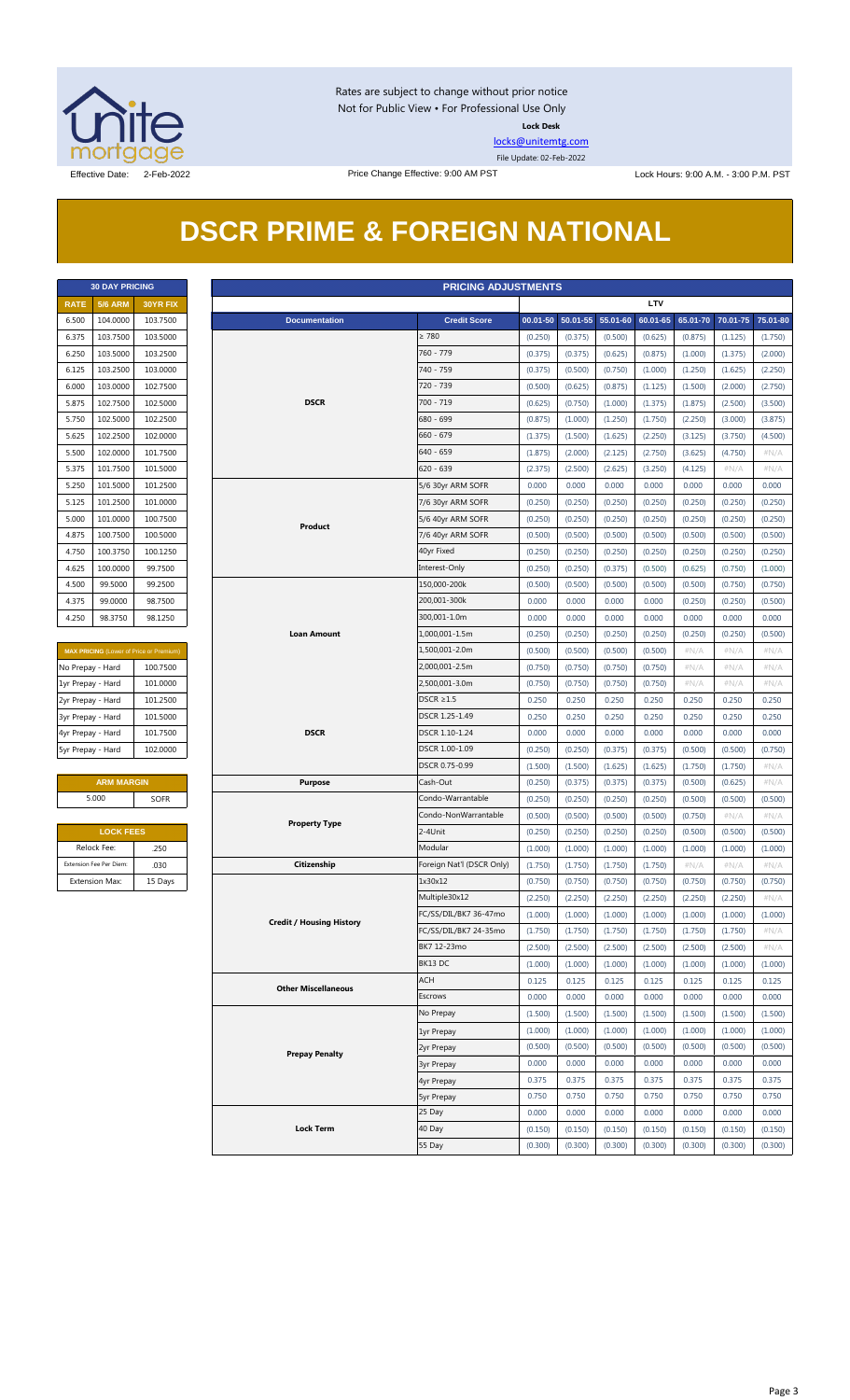

Rates are subject to change without prior notice Not for Public View • For Professional Use Only **Lock Desk** locks@unitemtg.com File Update: 02-Feb-2022

Effective Date: 2-Feb-2022 **Price Change Effective: 9:00 AM PST** Lock Hours: 9:00 A.M. - 3:00 P.M. PST

# **Alt Doc PRIME PLUS**

|             | PRIMARY & SECONDARY HOME |                 |
|-------------|--------------------------|-----------------|
| <b>RATE</b> | <b>5/6 ARM</b>           | <b>30YR FIX</b> |
| 6.125       | 104.625                  | 104.375         |
| 6.000       | 104.375                  | 104.125         |
| 5.875       | 104.125                  | 103.875         |
| 5.750       | 103.875                  | 103.625         |
| 5.625       | 103.625                  | 103.375         |
| 5.500       | 103.375                  | 103.125         |
| 5.375       | 103.125                  | 102.875         |
| 5.250       | 102.875                  | 102.625         |
| 5.125       | 102.625                  | 102.375         |
| 5.000       | 102.375                  | 102.125         |
| 4.875       | 102.125                  | 101.875         |
| 4.750       | 101.875                  | 101.625         |
| 4.625       | 101.625                  | 101.375         |
| 4.500       | 101.250                  | 101.000         |
| 4.375       | 100.875                  | 100.625         |
| 4.250       | 100.500                  | 100.250         |
| 4.125       | 100.000                  | 99.750          |
| 4.000       | 99.500                   | 99.250          |
|             |                          |                 |

| <b>LOCK FEES</b>                               |         |
|------------------------------------------------|---------|
| Relock Fee:                                    | .250    |
| <b>Extension Fee Per Diem</b>                  | .030    |
| <b>Extension Max:</b>                          | 15 Days |
|                                                |         |
| <b>MAX PRICING (Lower of Price or Premium)</b> |         |
| 101.0000                                       |         |

|                     | PRIMARY & SECONDARY HOME                       |          | <b>PRICING ADJUSTMENTS</b>    |                        |              |             |             |          |             |          |                     |  |  |  |  |
|---------------------|------------------------------------------------|----------|-------------------------------|------------------------|--------------|-------------|-------------|----------|-------------|----------|---------------------|--|--|--|--|
| <b>RATE</b>         | <b>5/6 ARM</b>                                 | 30YR FIX |                               |                        |              |             |             | LTV      |             |          |                     |  |  |  |  |
| 6.125               | 104.625                                        | 104.375  | <b>Documentation</b>          | <b>Credit Score</b>    | $00.01 - 50$ | 50.01-55    | 55.01-60    | 60.01-65 | 65.01-70    | 70.01-75 | 75.01-80            |  |  |  |  |
| 6.000               | 104.375                                        | 104.125  | <b>Full Doc</b>               | 2780                   | 0.000        | 0.000       | 0.000       | (0.250)  | (0.375)     | (0.375)  | (0.500)             |  |  |  |  |
| 5.875               | 104.125                                        | 103.875  |                               | 760 - 779              | 0.000        | 0.000       | 0.000       | (0.250)  | (0.375)     | (0.500)  | (0.625)             |  |  |  |  |
| 5.750               | 103.875                                        | 103.625  |                               | 740 - 759              | 0.000        | 0.000       | 0.000       | (0.250)  | (0.375)     | (0.625)  | (0.750)             |  |  |  |  |
| 5.625               | 103.625                                        | 103.375  |                               | 720 - 739              | (0.125)      | (0.125)     | (0.125)     | (0.250)  | (0.500)     | (0.750)  | (1.000)             |  |  |  |  |
| 5.500               | 103.375                                        | 103.125  |                               | 700 - 719              | (0.250)      | (0.250)     | (0.375)     | (0.500)  | (0.625)     | (0.875)  | $\#\mathsf{N}/\ell$ |  |  |  |  |
| 5.375               | 103.125                                        | 102.875  |                               | 680 - 699              | (0.250)      | (0.250)     | (0.500)     | (0.625)  | (0.750)     | $\#N/A$  | $\#N/A$             |  |  |  |  |
| 5.250               | 102.875                                        | 102.625  |                               | 660 - 679              | (0.250)      | (0.375)     | (0.500)     | (1.000)  | (1.375)     | #N/A     | $\#N/A$             |  |  |  |  |
| 5.125               | 102.625                                        | 102.375  |                               | 540 - 659              | #N/A         | #N/A        | #N/A        | $\#N/A$  | #N/A        | # $N/A$  | #N/A                |  |  |  |  |
| 5.000               | 102.375                                        | 102.125  |                               | 620 - 639              | #N/A         | #N/A        | #N/A        | #N/A     | #N/A        | #N/A     | #N/A                |  |  |  |  |
| 4.875               | 102.125                                        | 101.875  | <b>Bank</b>                   | $\geq 780$             | (0.125)      | (0.250)     | (0.250)     | (0.375)  | (0.500)     | (0.625)  | (0.875)             |  |  |  |  |
| 4.750               | 101.875                                        | 101.625  | <b>Statement</b>              | 760 - 779              | (0.250)      | (0.250)     | (0.250)     | (0.500)  | (0.625)     | (0.750)  | (1.125)             |  |  |  |  |
| 4.625               | 101.625                                        | 101.375  |                               | 740 - 759              | (0.250)      | (0.250)     | (0.250)     | (0.625)  | (0.750)     | (1.000)  | (1.375)             |  |  |  |  |
| 4.500               | 101.250                                        | 101.000  |                               | 720 - 739              | (0.250)      | (0.375)     | (0.375)     | (0.750)  | (0.875)     | (1.125)  | (1.625)             |  |  |  |  |
| 4.375               | 100.875                                        | 100.625  |                               | 700 - 719              | (0.375)      | (0.375)     | (0.625)     | (0.875)  | (1.125)     | (1.500)  | #N/A                |  |  |  |  |
| 4.250               | 100.500                                        | 100.250  |                               | 680 - 699              | (0.375)      | (0.500)     | (0.750)     | (1.000)  | (1.375)     | #N/A     | #N/A                |  |  |  |  |
| 4.125               | 100.000                                        | 99.750   |                               | 660 - 679              | (0.500)      | (0.750)     | (1.000)     | (1.500)  | (2.250)     | # $N/A$  | #N/A                |  |  |  |  |
| 4.000               | 99.500                                         | 99.250   |                               | 640 - 659              | $\#N/A$      | #N/A        | #N/A        | #N/A     | #N/A        | #N/A     | #N/A                |  |  |  |  |
|                     |                                                |          |                               | 520 - 639              | $\#N/A$      | #N/A        | #N/A        | $\#N/A$  | #N/A        | #N/A     | $\#N/A$             |  |  |  |  |
|                     | <b>ARM MARGIN</b>                              |          |                               | 12 Mth Bank Statements | (0.125)      | (0.125)     | (0.125)     | (0.250)  | (0.375)     | (0.375)  | (0.375)             |  |  |  |  |
|                     | 5.000                                          | SOFR     | Asset                         | $\geq 780$             | (0.125)      | (0.250)     | (0.250)     | (0.625)  | (0.875)     | (1.125)  | (1.500)             |  |  |  |  |
|                     |                                                |          | <b>Depletion</b>              | 760 - 779              | (0.125)      | (0.250)     | (0.375)     | (0.750)  | (1.000)     | (1.375)  | (1.875)             |  |  |  |  |
|                     |                                                |          |                               | 740 - 759              | (0.250)      | (0.250)     | (0.500)     | (0.875)  | (1.125)     | (1.625)  | (2.250)             |  |  |  |  |
|                     | <b>LOCK FEES</b>                               |          |                               | 720 - 739              | (0.375)      | (0.500)     | (0.625)     | (1.000)  | (1.500)     | (2.000)  | (2.750)             |  |  |  |  |
| Relock Fee:<br>.250 |                                                |          |                               | 700 - 719              | (0.500)      | (0.625)     | (1.000)     | (1.375)  | (1.875)     | (2.500)  | $\#N/A$             |  |  |  |  |
|                     | xtension Fee Per Diem                          | .030     |                               | 680 - 699              | (0.625)      | (0.750)     | (1.250)     | (1.750)  | (2.250)     | #N/A     | #N/A                |  |  |  |  |
|                     | <b>Extension Max:</b>                          | 15 Days  |                               | 660 - 679              | (0.750)      | (1.000)     | (1.500)     | (2.250)  | (3.125)     | #N/A     | #N/A                |  |  |  |  |
|                     |                                                |          |                               | 640 - 659              | #N/A         | #N/A        | #N/A        | #N/A     | #N/A        | #N/A     | #N/A                |  |  |  |  |
|                     | <b>MAX PRICING (Lower of Price or Premium)</b> |          |                               | 620 - 639              | $\#N/A$      | $\#N/\beta$ | $\#N/\beta$ | $\#N/A$  | $\#N/\beta$ | #N/A     | $\#N/\beta$         |  |  |  |  |
|                     | 101.0000                                       |          | Product                       | 5/6 30yr ARM SOFR      | 0.000        | 0.000       | 0.000       | 0.000    | 0.000       | 0.000    | 0.000               |  |  |  |  |
|                     |                                                |          |                               | 5/6 40yr ARM SOFR      | (0.250)      | (0.250)     | (0.250)     | (0.250)  | (0.250)     | (0.250)  | (0.250)             |  |  |  |  |
|                     |                                                |          |                               | 30yr Fixed             | 0.000        | 0.000       | 0.000       | 0.000    | 0.000       | 0.000    | 0.000               |  |  |  |  |
|                     |                                                |          |                               | 40yr Fixed             | (0.250)      | (0.250)     | (0.250)     | (0.250)  | (0.250)     | (0.250)  | (0.250)             |  |  |  |  |
|                     |                                                |          |                               | nterest-Only           | (0.250)      | (0.250)     | (0.375)     | (0.500)  | (0.625)     | (0.750)  | #N//                |  |  |  |  |
|                     |                                                |          | Loan                          | 150,000-200k           | (0.500)      | (0.500)     | (0.500)     | (0.500)  | (0.500)     | (0.750)  | (0.750)             |  |  |  |  |
|                     |                                                |          | Amount                        | 200,001-300k           | 0.000        | 0.000       | 0.000       | 0.000    | (0.250)     | (0.250)  | (0.250)             |  |  |  |  |
|                     |                                                |          |                               | 300,001-1,000,000      | 0.000        | 0.000       | 0.000       | 0.000    | 0.000       | 0.000    | 0.000               |  |  |  |  |
|                     |                                                |          |                               | 1,000,001-1.5m         | (0.250)      | (0.250)     | (0.250)     | (0.250)  | (0.250)     | (0.250)  | (0.250)             |  |  |  |  |
|                     |                                                |          |                               | .,500,001-2.0m         | (0.500)      | (0.500)     | (0.500)     | (0.500)  | (0.500)     | #N/A     | #N/A                |  |  |  |  |
|                     |                                                |          |                               | 2,000,001-2.5m         | (0.750)      | (0.750)     | (0.750)     | (0.750)  | (0.750)     | #N/A     | #N/A                |  |  |  |  |
|                     |                                                |          |                               | 2,500,001-3.0m         | (0.750)      | (0.750)     | (0.750)     | (0.750)  | (0.750)     | #N/A     | #N/A                |  |  |  |  |
|                     |                                                |          | DTI                           | 43.01-50               | 0.000        | 0.000       | 0.000       | 0.000    | 0.000       | 0.000    | 0.000               |  |  |  |  |
|                     |                                                |          |                               | 50.01-55               | 0.000        | 0.000       | 0.000       | 0.000    | 0.000       | (0.125)  | #N/A                |  |  |  |  |
|                     |                                                |          | Cash Out                      |                        | (0.250)      | (0.375)     | (0.375)     | (0.375)  | (0.500)     | (0.625)  | #N/A                |  |  |  |  |
|                     |                                                |          | <b>Second Home</b>            |                        | (0.500)      | (0.500)     | (0.500)     | (0.500)  | (0.500)     | (0.500)  | (0.500)             |  |  |  |  |
|                     |                                                |          | <b>Property Type</b>          | Condo-Warrantable      | (0.250)      | (0.250)     | (0.250)     | (0.250)  | (0.500)     | (0.500)  | #N/A                |  |  |  |  |
|                     |                                                |          |                               | Condo-NonWarrantable   | (0.500)      | (0.500)     | (0.500)     | (0.500)  | #N/A        | #N/A     | #N/A                |  |  |  |  |
|                     |                                                |          |                               | 2-Unit                 | (0.250)      | (0.250)     | (0.250)     | (0.250)  | (0.500)     | # $N/A$  | #N/A                |  |  |  |  |
|                     |                                                |          | <b>Credit/Housing History</b> | 1x30x12                | (0.750)      | (0.750)     | (0.750)     | (0.750)  | (0.750)     | (0.750)  | (0.750)             |  |  |  |  |
|                     |                                                |          |                               | Multiple30x12          | (2.250)      | (2.250)     | (2.250)     | (2.250)  | (2.250)     | (2.250)  | (2.250)             |  |  |  |  |
|                     |                                                |          | <b>Misccellaneous</b>         | ACH                    | 0.125        | 0.125       | 0.125       | 0.125    | 0.125       | 0.125    | 0.125               |  |  |  |  |
|                     |                                                |          |                               | No Escrows (No HPML)   | (0.150)      | (0.150)     | (0.150)     | (0.150)  | (0.150)     | (0.150)  | (0.150)             |  |  |  |  |
|                     |                                                |          | <b>Lock Term</b>              | 45 Day                 | (0.150)      | (0.150)     | (0.150)     | (0.150)  | (0.150)     | (0.150)  | (0.150)             |  |  |  |  |
|                     |                                                |          | <b>State</b>                  | non CA                 | 0.250        | 0.250       | 0.250       | 0.250    | 0.250       | 0.250    | 0.250               |  |  |  |  |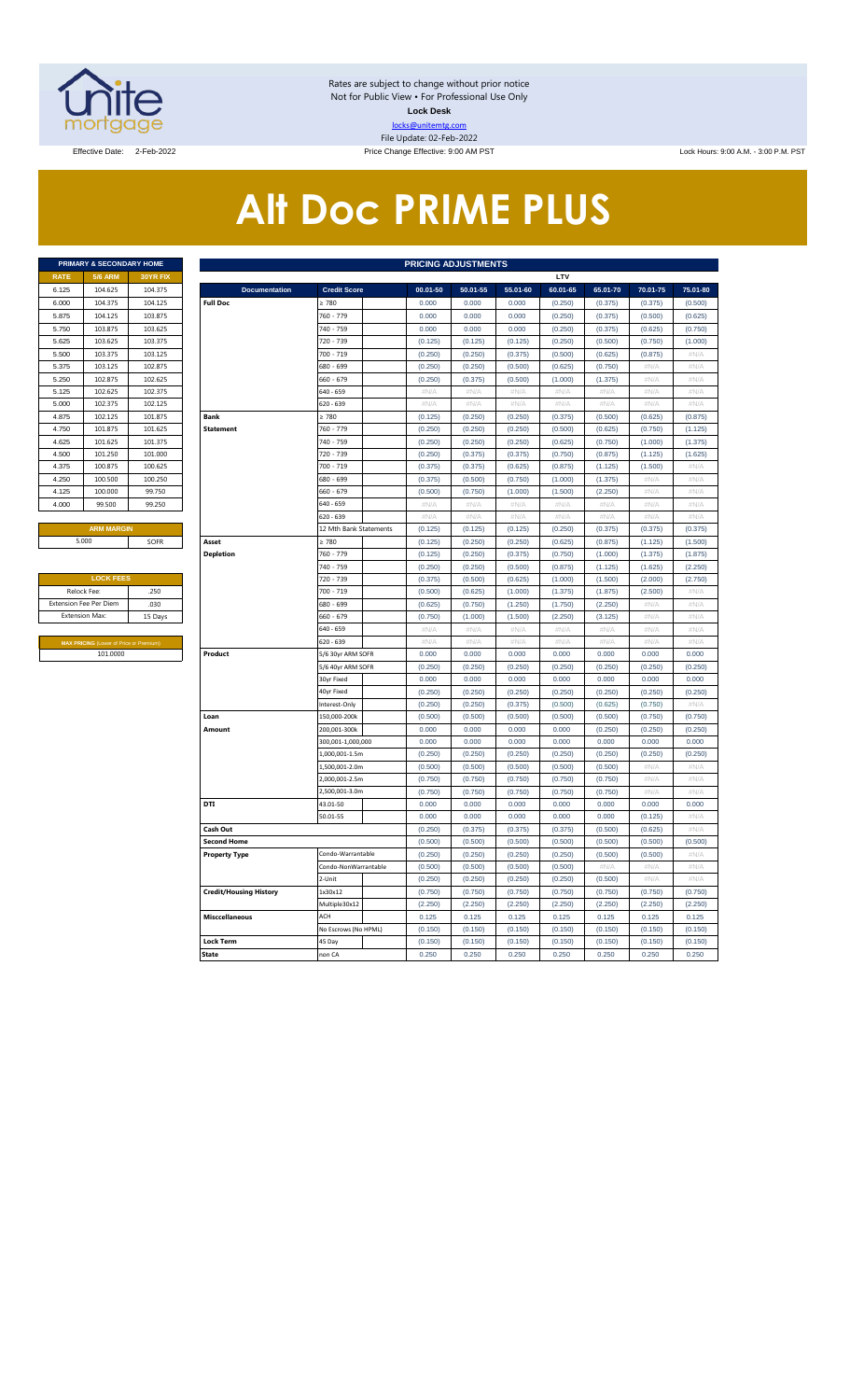

Rates are subject to change without prior notice Not for Public View • For Professional Use Only **Lock Desk** locks@unitemtg.com File Update: 02-Feb-2022

Effective Date: 2-Feb-2022 2000 A.M. - 3:00 Price Change Effective: 9:00 AM PST Lock Hours: 9:00 A.M. - 3:00 P.M. PST

# **Alt Doc PRIME**

|             | PRIMARY & SECONDARY HOME |                 |
|-------------|--------------------------|-----------------|
| <b>RATE</b> | <b>5/6 ARM</b>           | <b>30YR FIX</b> |
| 6.250       | 104.250                  | 104.000         |
| 6.125       | 104.000                  | 103.750         |
| 6.000       | 103.750                  | 103.500         |
| 5.875       | 103.500                  | 103.250         |
| 5.750       | 103.250                  | 103.000         |
| 5.625       | 103.000                  | 102.750         |
| 5.500       | 102.750                  | 102.500         |
| 5.375       | 102.500                  | 102.250         |
| 5.250       | 102.250                  | 102.000         |
| 5.125       | 102.000                  | 101.750         |
| 5.000       | 101.750                  | 101.500         |
| 4.875       | 101.500                  | 101.250         |
| 4.750       | 101.250                  | 101.000         |
| 4.625       | 101.000                  | 100.750         |
| 4.500       | 100.625                  | 100.375         |
| 4.375       | 100.250                  | 100.000         |
| 4.250       | 99.875                   | 99.625          |
| 4.125       | 99.375                   | 99.125          |

### **ARM MARGIN** 5.000

| <b>LOCK FEES</b>              |         |
|-------------------------------|---------|
| Relock Fee:                   | .250    |
| <b>Extension Fee Per Diem</b> | .030    |
| <b>Extension Max:</b>         | 15 Days |
|                               |         |

**MAX PRICING** (Lower of Price or Premium) 101.0000

|                       | PRIMARY & SECONDARY HOME                |          | <b>PRICING ADJUSTMENTS</b>    |                            |          |          |          |          |          |          |          |          |          |  |
|-----------------------|-----------------------------------------|----------|-------------------------------|----------------------------|----------|----------|----------|----------|----------|----------|----------|----------|----------|--|
| RATE                  | <b>5/6 ARM</b>                          | 30YR FIX |                               |                            |          |          |          | LTV      |          |          |          |          |          |  |
| 6.250                 | 104.250                                 | 104.000  | <b>Documentation</b>          | <b>Credit Score</b>        | 00.01-50 | 50.01-55 | 55.01-60 | 60.01-65 | 65.01-70 | 70.01-75 | 75.01-80 | 80.01-85 | 85.01-90 |  |
| 6.125                 | 104.000                                 | 103.750  | <b>Full Doc</b>               | 2780                       | 0.000    | 0.000    | 0.000    | (0.250)  | (0.375)  | (0.375)  | (0.500)  | (0.750)  | (1.125)  |  |
| 6.000                 | 103.750                                 | 103.500  |                               | 760 - 779                  | 0.000    | 0.000    | 0.000    | (0.250)  | (0.375)  | (0.500)  | (0.625)  | (0.875)  | (1.375)  |  |
| 5.875                 | 103.500                                 | 103.250  |                               | 740 - 759                  | 0.000    | 0.000    | 0.000    | (0.250)  | (0.375)  | (0.625)  | (0.750)  | (1.125)  | (1.625)  |  |
| 5.750                 | 103.250                                 | 103.000  |                               | 720 - 739                  | (0.125)  | (0.125)  | (0.125)  | (0.250)  | (0.500)  | (0.750)  | (1.000)  | (1.250)  | (1.875)  |  |
| 5.625                 | 103.000                                 | 102.750  |                               | 700 - 719                  | (0.250)  | (0.250)  | (0.375)  | (0.500)  | (0.625)  | (0.875)  | (1.250)  | (1.625)  | (2.250)  |  |
| 5.500                 | 102.750                                 | 102.500  |                               | 680 - 699                  | (0.250)  | (0.250)  | (0.500)  | (0.625)  | (0.750)  | (1.000)  | (1.375)  | (2.000)  | #N/A     |  |
| 5.375                 | 102.500                                 | 102.250  |                               | 660 - 679                  | (0.250)  | (0.375)  | (0.500)  | (1.000)  | (1.375)  | (1.625)  | (2.000)  | (2.750)  | #N/A     |  |
| 5.250                 | 102.250                                 | 102.000  |                               | 640 - 659                  | (0.375)  | (0.375)  | (0.500)  | (1.250)  | (1.500)  | (1.750)  | (2.250)  | #N/A     | #N/A     |  |
| 5.125                 | 102.000                                 | 101.750  |                               | 520 - 639                  | (0.500)  | (0.500)  | (0.500)  | (1.500)  | (1.750)  | (2.000)  | (2.500)  | #N/A     | #N/A     |  |
| 5.000                 | 101.750                                 | 101.500  | Bank                          | > 780                      | (0.125)  | (0.250)  | (0.250)  | (0.375)  | (0.500)  | (0.625)  | (0.875)  | (1.250)  | (2.000)  |  |
| 4.875                 | 101.500                                 | 101.250  | <b>Statement</b>              | 760 - 779                  | (0.250)  | (0.250)  | (0.250)  | (0.500)  | (0.625)  | (0.750)  | (1.125)  | (1.625)  | (2.375)  |  |
|                       |                                         |          |                               |                            |          |          |          |          |          |          |          |          |          |  |
| 4.750                 | 101.250                                 | 101.000  |                               | 740 - 759                  | (0.250)  | (0.250)  | (0.250)  | (0.625)  | (0.750)  | (1.000)  | (1.375)  | (1.875)  | (2.875)  |  |
| 4.625                 | 101.000                                 | 100.750  |                               | 720 - 739                  | (0.250)  | (0.375)  | (0.375)  | (0.750)  | (0.875)  | (1.125)  | (1.625)  | (2.250)  | (3.375)  |  |
| 4.500                 | 100.625                                 | 100.375  |                               | 700 - 719                  | (0.375)  | (0.375)  | (0.625)  | (0.875)  | (1.125)  | (1.500)  | (2.000)  | (2.750)  | (4.000)  |  |
| 4.375                 | 100.250                                 | 100.000  |                               | 680 - 699                  | (0.375)  | (0.500)  | (0.750)  | (1.000)  | (1.375)  | (1.750)  | (2.500)  | (3.500)  | #N/A     |  |
| 4.250                 | 99.875                                  | 99.625   |                               | 660 - 679                  | (0.500)  | (0.750)  | (1.000)  | (1.500)  | (2.250)  | (2.750)  | (3.500)  | (4.250)  | #N/A     |  |
| 4.125                 | 99.375                                  | 99.125   |                               | 540 - 659                  | (0.750)  | (1.000)  | (1.250)  | (1.750)  | (2.500)  | (3.125)  | (4.000)  | #N/A     | #N/A     |  |
|                       |                                         |          |                               | 620 - 639                  | (1.250)  | (1.500)  | (1.750)  | (2.250)  | (3.000)  | (3.625)  | #N/A     | #N/A     | #N/A     |  |
|                       |                                         |          |                               | <b>Mth Bank Statements</b> | (0.750)  | (0.750)  | (0.750)  | (0.875)  | (1.000)  | (1.000)  | (1.000)  | #N/A     | #N/A     |  |
|                       | <b>ARM MARGIN</b>                       |          |                               | 12 Mth Bank Statements     | (0.125)  | (0.125)  | (0.125)  | (0.250)  | (0.375)  | (0.375)  | (0.375)  | (0.500)  | (0.500)  |  |
| 5.000                 |                                         | SOFR     | Asset                         | 2780                       | (0.125)  | (0.250)  | (0.250)  | (0.625)  | (0.875)  | (1.125)  | (1.500)  | #N/A     | #N/A     |  |
|                       |                                         |          | <b>Depletion</b>              | 760 - 779                  | (0.125)  | (0.250)  | (0.375)  | (0.750)  | (1.000)  | (1.375)  | (1.875)  | #N/A     | #N/A     |  |
|                       |                                         |          |                               |                            |          |          |          |          |          |          |          | #N/A     |          |  |
|                       |                                         |          |                               | 740 - 759                  | (0.250)  | (0.250)  | (0.500)  | (0.875)  | (1.125)  | (1.625)  | (2.250)  |          | #N/A     |  |
|                       | <b>LOCK FEES</b>                        |          |                               | 720 - 739                  | (0.375)  | (0.500)  | (0.625)  | (1.000)  | (1.500)  | (2.000)  | (2.750)  | #N/A     | #N/A     |  |
| Relock Fee:           |                                         | .250     |                               | 700 - 719                  | (0.500)  | (0.625)  | (1.000)  | (1.375)  | (1.875)  | (2.500)  | (3.500)  | #N/A     | #N/A     |  |
|                       | xtension Fee Per Diem                   | .030     |                               | 680 - 699                  | (0.625)  | (0.750)  | (1.250)  | (1.750)  | (2.250)  | (3.000)  | (4.125)  | #N/A     | #N/A     |  |
| <b>Extension Max:</b> |                                         | 15 Days  |                               | 660 - 679                  | (0.750)  | (1.000)  | (1.500)  | (2.250)  | (3.125)  | (4.375)  | (4.875)  | #N/A     | #N/A     |  |
|                       |                                         |          |                               | 640 - 659                  | (1.250)  | (1.500)  | (2.000)  | (2.750)  | (3.625)  | (4.875)  | #N/A     | #N/A     | #N/A     |  |
|                       |                                         |          |                               | 620 - 639                  | (1.750)  | (2.000)  | (2.500)  | (3.250)  | (4.125)  | #N/A     | #N/A     | #N/A     | #N/A     |  |
|                       | MAX PRICING (Lower of Price or Premium) |          | P&L                           | 2780                       | (0.625)  | (0.750)  | (0.750)  | (1.125)  | (1.375)  | (1.625)  | (2.125)  | #N/A     | #N/A     |  |
|                       | 101.0000                                |          |                               | 760 - 779                  | (0.625)  | (0.750)  | (0.875)  | (1.250)  | (1.500)  | (1.875)  | (2.500)  | #N/A     | #N/A     |  |
|                       |                                         |          |                               | 740 - 759                  | (0.750)  | (0.750)  | (1.000)  | (1.375)  | (1.625)  | (2.125)  | (2.875)  | #N/A     | #N/A     |  |
|                       |                                         |          |                               | 720 - 739                  | (0.875)  | (1.000)  | (1.125)  | (1.500)  | (2.000)  | (2.500)  | (3.375)  | #N/A     | #N/A     |  |
|                       |                                         |          |                               | 700 - 719                  | (1.000)  | (1.125)  | (1.500)  | (1.875)  | (2.375)  | (3.000)  | (4.125)  | #N/A     | #N/A     |  |
|                       |                                         |          |                               | 680 - 699                  | (1.125)  | (1.250)  | (1.750)  | (2.250)  | (2.750)  | (3.500)  | #N/A     | #N/A     | #N/A     |  |
|                       |                                         |          |                               | $660 - 679$                | (1.250)  | (1.500)  | (2.000)  | (2.750)  | (3.625)  | (4.875)  | #N/A     | #N/A     | #N/A     |  |
|                       |                                         |          |                               | $640 - 659$                | (1.750)  | (2.000)  | (2.500)  | (3.250)  | (4.125)  | #N/A     | #N/A     | #N/A     | #N/A     |  |
|                       |                                         |          |                               |                            |          |          |          |          |          |          |          |          |          |  |
|                       |                                         |          |                               | 620 - 639                  | (2.250)  | (2.500)  | (3.000)  | (3.750)  | (4.625)  | #N/A     | #N/A     | #N/A     | #N/A     |  |
|                       |                                         |          | Product                       | 5/6 30yr ARM SOFR          | 0.000    | 0.000    | 0.000    | 0.000    | 0.000    | 0.000    | 0.000    | 0.000    | 0.000    |  |
|                       |                                         |          |                               | 5/6 40yr ARM SOFR          | (0.250)  | (0.250)  | (0.250)  | (0.250)  | (0.250)  | (0.250)  | (0.250)  | (0.250)  | (0.250)  |  |
|                       |                                         |          |                               | 7/6 30yr ARM SOFR          | (0.250)  | (0.250)  | (0.250)  | (0.250)  | (0.250)  | (0.250)  | (0.250)  | (0.250)  | (0.250)  |  |
|                       |                                         |          |                               | 7/6 40yr ARM SOFR          | (0.500)  | (0.500)  | (0.500)  | (0.500)  | (0.500)  | (0.500)  | (0.500)  | (0.500)  | (0.500)  |  |
|                       |                                         |          |                               | 30yr Fixed                 | 0.000    | 0.000    | 0.000    | 0.000    | 0.000    | 0.000    | 0.000    | 0.000    | 0.000    |  |
|                       |                                         |          |                               | 40yr Fixed                 | (0.250)  | (0.250)  | (0.250)  | (0.250)  | (0.250)  | (0.250)  | (0.250)  | (0.250)  | (0.250)  |  |
|                       |                                         |          |                               | nterest-Only               | (0.250)  | (0.250)  | (0.375)  | (0.500)  | (0.625)  | (0.750)  | (1.000)  | (1.500)  | #N/A     |  |
|                       |                                         |          | Loan                          | 150,000-200k               | (0.500)  | (0.500)  | (0.500)  | (0.500)  | (0.500)  | (0.750)  | (0.750)  | (1.000)  | (1.000)  |  |
|                       |                                         |          | Amount                        | 200,001-300k               | 0.000    | 0.000    | 0.000    | 0.000    | (0.250)  | (0.250)  | (0.250)  | (0.500)  | (0.500)  |  |
|                       |                                         |          |                               | 300,001-400,000            | 0.000    | 0.000    | 0.000    | 0.000    | 0.000    | 0.000    | 0.000    | (0.500)  | (0.500)  |  |
|                       |                                         |          |                               | 400,001-1.0m               | 0.000    | 0.000    | 0.000    | 0.000    | 0.000    | 0.000    | 0.000    | 0.000    | 0.000    |  |
|                       |                                         |          |                               | .000,001-1.5m              | (0.250)  | (0.250)  | (0.250)  | (0.250)  | (0.250)  | (0.250)  | (0.250)  | (0.250)  | #N/A     |  |
|                       |                                         |          |                               | ,500,001-2.0m              | (0.500)  | (0.500)  | (0.500)  | (0.500)  | (0.500)  | (0.500)  | (0.500)  | #N/A     | #N/A     |  |
|                       |                                         |          |                               | 2,000,001-2.5m             | (0.750)  | (0.750)  | (0.750)  | (0.750)  | (0.750)  | (0.750)  | (0.750)  | #N/A     | #N/A     |  |
|                       |                                         |          |                               |                            |          |          |          |          |          |          |          |          |          |  |
|                       |                                         |          |                               | ,500,001-3.0m              | (0.750)  | (0.750)  | (0.750)  | (0.750)  | (0.750)  | (0.750)  | (0.750)  | #N/A     | #N/A     |  |
|                       |                                         |          |                               | 3,000,001-3.5m             | (0.750)  | (0.750)  | (0.750)  | (0.750)  | (0.750)  | (0.750)  | $\#N/A$  | #N/A     | #N/A     |  |
|                       |                                         |          |                               | ,500,001-4.0m              | (0.750)  | (0.750)  | (0.750)  | (0.750)  | (0.750)  | (0.750)  | #N/A     | #N/A     | #N/A     |  |
|                       |                                         |          | DTI                           | 43.01-50                   | 0.000    | 0.000    | 0.000    | 0.000    | 0.000    | (0.125)  | (0.125)  | (0.125)  | (0.125)  |  |
|                       |                                         |          |                               | 50.01-55                   | 0.000    | 0.000    | 0.000    | 0.000    | 0.000    | (0.375)  | (0.375)  | #N/A     | #N/A     |  |
|                       |                                         |          | Cash Out                      |                            | (0.250)  | (0.375)  | (0.375)  | (0.375)  | (0.500)  | (0.625)  | (1.000)  | #N/A     | #N/A     |  |
|                       |                                         |          | <b>Second Home</b>            |                            | (0.500)  | (0.500)  | (0.500)  | (0.500)  | (0.500)  | (0.500)  | (0.500)  | #N/A     | #N/A     |  |
|                       |                                         |          | <b>Property Type</b>          | Condo-Warrantable          | (0.250)  | (0.250)  | (0.250)  | (0.250)  | (0.500)  | (0.500)  | (0.500)  | (0.500)  | #N/A     |  |
|                       |                                         |          |                               | Condo-NonWarrantable       | (0.500)  | (0.500)  | (0.500)  | (0.500)  | (0.750)  | (0.750)  | #N/A     | #N/A     | #N/A     |  |
|                       |                                         |          |                               | 2-Unit                     | (0.250)  | (0.250)  | (0.250)  | (0.250)  | (0.500)  | (0.500)  | (0.500)  | (0.500)  | #N/A     |  |
|                       |                                         |          |                               | Modular                    | (1.000)  | (1.000)  | (1.000)  | (1.000)  | (1.000)  | (1.000)  | (1.000)  | #N/A     | #N/A     |  |
|                       |                                         |          |                               | Rural                      | (1.000)  | (1.000)  | (1.000)  | (1.000)  | (1.000)  | (1.000)  | #N/A     | #N/A     | #N/A     |  |
|                       |                                         |          | <b>Credit/Housing History</b> | 1x30x12                    | (0.750)  | (0.750)  | (0.750)  | (0.750)  | (0.750)  | (0.750)  | (0.750)  | (0.750)  | (0.750)  |  |
|                       |                                         |          |                               | Multiple30x12              | (2.250)  | (2.250)  | (2.250)  | (2.250)  | (2.250)  | (2.250)  | (2.250)  | (2.250)  | #N/A     |  |
|                       |                                         |          |                               |                            |          |          |          |          |          |          |          |          |          |  |
|                       |                                         |          |                               | FC/SS/DIL/BK7 36-47mo      | (1.000)  | (1.000)  | (1.000)  | (1.000)  | (1.000)  | (1.000)  | (1.000)  | (1.000)  | (1.000)  |  |
|                       |                                         |          |                               | FC/SS/DIL/BK7 24-35mo      | (1.750)  | (1.750)  | (1.750)  | (1.750)  | (1.750)  | (1.750)  | (1.750)  | (1.750)  | #N/A     |  |
|                       |                                         |          |                               | BK7 12-23mo                | (2.500)  | (2.500)  | (2.500)  | (2.500)  | (2.500)  | (2.500)  | (2.500)  | (2.500)  | #N/A     |  |
|                       |                                         |          |                               | BK13 DC                    | (1.000)  | (1.000)  | (1.000)  | (1.000)  | (1.000)  | (1.000)  | (1.000)  | (1.000)  | (1.000)  |  |
|                       |                                         |          | <b>Misccellaneous</b>         | ACH                        | 0.125    | 0.125    | 0.125    | 0.125    | 0.125    | 0.125    | 0.125    | 0.125    | 0.125    |  |
|                       |                                         |          |                               | No Escrows (No HPML)       | (0.150)  | (0.150)  | (0.150)  | (0.150)  | (0.150)  | (0.150)  | (0.150)  | (0.150)  | (0.150)  |  |
|                       |                                         |          | <b>Lock Term</b>              | 45 Day                     | (0.150)  | (0.150)  | (0.150)  | (0.150)  | (0.150)  | (0.150)  | (0.150)  | (0.150)  | (0.150)  |  |
|                       |                                         |          | State                         | non CA                     | 0.250    | 0.250    | 0.250    | 0.250    | 0.250    | 0.250    | 0.250    | 0.250    | 0.250    |  |
|                       |                                         |          |                               |                            |          |          |          |          |          |          |          |          |          |  |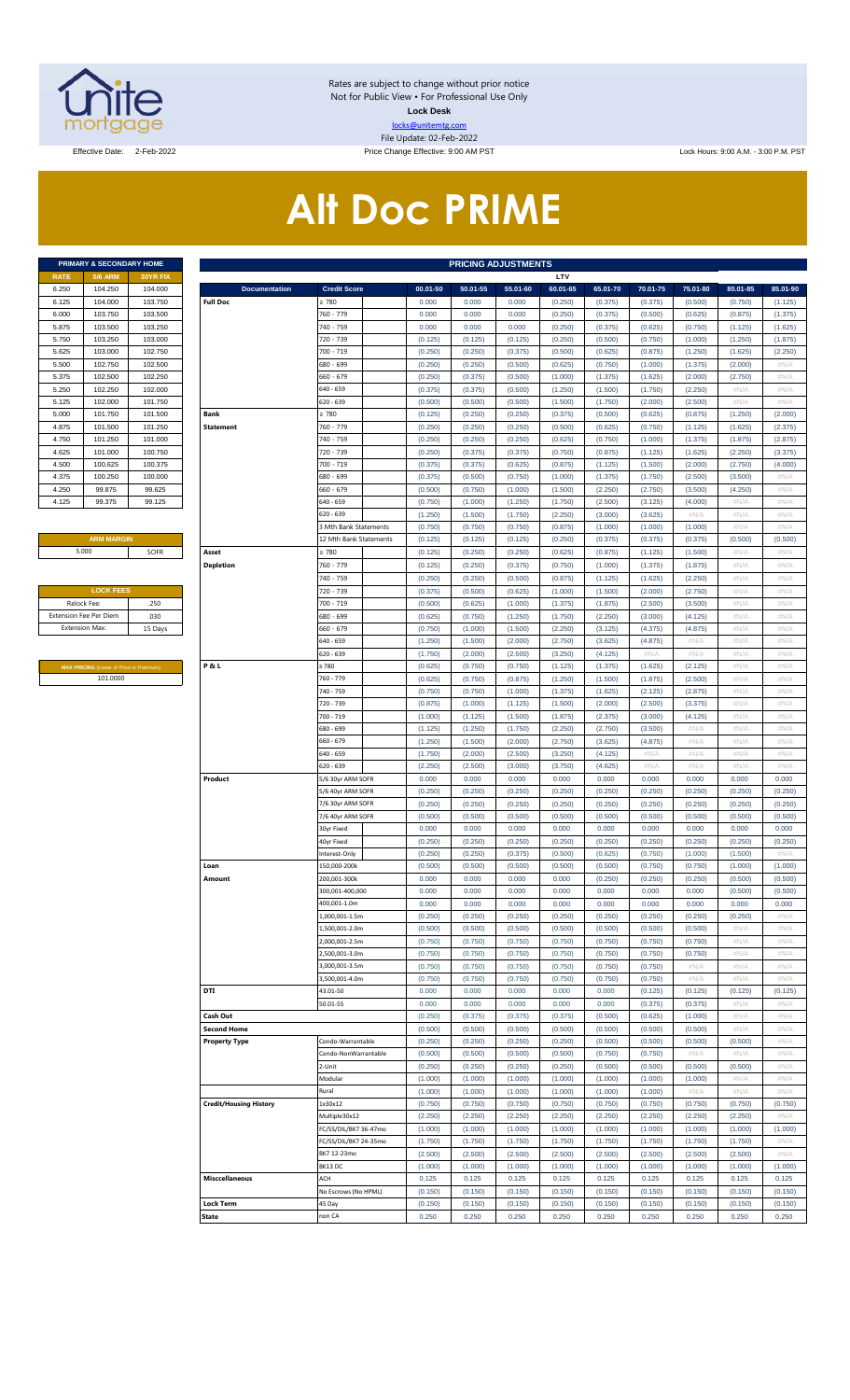

## [V](https://unitemortgage.com/)isit: https://unitemortgage.com

The pricing engine is the Formal price given, please access it through:

**Quick Pricer:** [https://un](https://unitemortgage.com/broker-resources/price-my-loan/)itemortgage.com/broker-resources/price-my-loan/

## **CALL US TODAY: 800-777-1207**

### **CONVENTIONAL PRODUCTS AND PRICING**

|       | <b>CONFORMING LOANS</b> |                             |               |       |                             |         |         |                      |                             |         |         |       |         |                             |         |
|-------|-------------------------|-----------------------------|---------------|-------|-----------------------------|---------|---------|----------------------|-----------------------------|---------|---------|-------|---------|-----------------------------|---------|
|       |                         | <b>DU CONF CONV 30 YEAR</b> |               |       | <b>DU CONF CONV 20 YEAR</b> |         |         |                      | <b>DU CONF CONV 15 YEAR</b> |         |         |       |         | <b>DU CONF CONV 10 YEAR</b> |         |
| Rate  | 10 Day                  | 25 Day                      | 40 Day        | Rate  | 10 Day                      | 25 Day  | 40 Day  | Rate                 | 10 Day                      | 25 Day  | 40 Day  | Rate  | 10 Day  | 25 Day                      | 40 Day  |
| 4.250 | (5.000)                 | (4.875)                     | (4.750)       | 4.000 | (4.625)                     | (4.500) | (4.375) | 3.500                | (4.125)                     | (4.000) | (3.875) | 3.375 | (3.875) | (3.750)                     | (3.625) |
| 4.125 | (4.500)                 | (4.375)                     | (4.250)       | 3.875 | (4.250)                     | (4.125) | (4.000) | 3.375                | (3.750)                     | (3.625) | (3.500) | 3.250 | (3.375) | (3.250)                     | (3.125) |
| 4.000 | (4.125)                 | (4.000)                     | (3.875)       | 3.750 | (3.750)                     | (3.625) | (3.500) | 3.250                | (3.375)                     | (3.250) | (3.125) | 3.125 | (3.125) | (3.000)                     | (2.875) |
| 3.875 | (3.750)                 | (3.625)                     | (3.500)       | 3.625 | (3.750)                     | (3.625) | (3.500) | 3.125                | (2.875)                     | (2.750) | (2.625) | 3.000 | (2.750) | (2.625)                     | (2.500) |
| 3.750 | (3.250)                 | (3.125)                     | (3.000)       | 3.500 | (3.250)                     | (3.125) | (3.000) | 3.000                | (2.500)                     | (2.375) | (2.250) | 2.875 | (2.625) | (2.500)                     | (2.375) |
| 3.625 | (2.625)                 | (2.500)                     | (2.375)       | 3.375 | (2.875)                     | (2.750) | (2.625) | 2.875                | (2.250)                     | (2.125) | (2.000) | 2.750 | (2.250) | (2.125)                     | (2.000) |
| 3.500 | (2.250)                 | (2.125)                     | (2.000)       | 3.250 | (2.375)                     | (2.250) | (2.125) | 2.750                | (1.875)                     | (1.750) | (1.625) | 2.625 | (1.875) | (1.750)                     | (1.625) |
| 3.375 | (1.625)                 | (1.500)                     | (1.375)       | 3.125 | (1.750)                     | (1.625) | (1.500) | 2.625                | (1.375)                     | (1.250) | (1.125) | 2.500 | (1.375) | (1.250)                     | (1.125) |
| 3.250 | (1.125)                 | (1.000)                     | (0.875)       | 3.000 | (1.000)                     | (0.875) | (0.750) | 2.500                | (0.750)                     | (0.625) | (0.500) | 2.375 | (1.125) | (1.000)                     | (0.875) |
| 3.125 | (0.625)                 | (0.500)                     | (0.375)       | 2.875 | (0.500)                     | (0.375) | (0.250) | 2.375                | (0.375)                     | (0.250) | (0.125) | 2.250 | (0.750) | (0.625)                     | (0.500) |
| 3.000 | (0.250)                 | (0.125)                     | 0.000         | 2.750 | 0.125                       | 0.250   | 0.375   | 2.250                | 0.125                       | 0.250   | 0.375   | 2.125 | (0.250) | (0.125)                     | 0.000   |
| 2.875 | 0.375                   | 0.500                       | 0.625         | 2.625 | 0.875                       | 1.000   | 1.125   | 2.125                | 0.625                       | 0.750   | 0.875   | 2.000 | 0.250   | 0.375                       | 0.500   |
|       |                         |                             |               |       |                             |         |         |                      |                             |         |         |       |         |                             |         |
|       |                         | LP CONF CONV 30 YEAR        |               |       | LP CONF CONV 20 YEAR        |         |         | LP CONF CONV 15 YEAR |                             |         |         |       |         | <b>LP CONF CONV 10 YEAR</b> |         |
| Rate  | 10 Day                  | 25 Day                      | <b>40 Day</b> | Rate  | 10 Day                      | 25 Day  | 40 Day  | Rate                 | 10 Day                      | 25 Day  | 40 Day  | Rate  | 10 Day  | 25 Day                      | 40 Day  |
| 4.375 | (5.125)                 | (5.000)                     | (4.875)       | 4.000 | (4.375)                     | (4.250) | (4.125) | 3.625                | (3.875)                     | (3.750) | (3.625) | 3.375 | (3.500) | (3.375)                     | (3.250) |
| 4.250 | (4.875)                 | (4.750)                     | (4.625)       | 3.875 | (4.000)                     | (3.875) | (3.750) | 3.500                | (3.750)                     | (3.625) | (3.500) | 3.250 | (3.125) | (3.000)                     | (2.875) |
| 4.125 | (4.250)                 | (4.125)                     | (4.000)       | 3.750 | (3.500)                     | (3.375) | (3.250) | 3.375                | (3.500)                     | (3.375) | (3.250) | 3.125 | (2.750) | (2.625)                     | (2.500) |
| 4.000 | (3.875)                 | (3.750)                     | (3.625)       | 3.625 | (3.625)                     | (3.500) | (3.375) | 3.250                | (3.125)                     | (3.000) | (2.875) | 3.000 | (2.500) | (2.375)                     | (2.250) |
| 3.875 | (3.500)                 | (3.375)                     | (3.250)       | 3.500 | (3.125)                     | (3.000) | (2.875) | 3.125                | (2.625)                     | (2.500) | (2.375) | 2.875 | (2.125) | (2.000)                     | (1.875) |
| 3.750 | (3.000)                 | (2.875)                     | (2.750)       | 3.375 | (2.750)                     | (2.625) | (2.500) | 3.000                | (2.375)                     | (2.250) | (2.125) | 2.750 | (1.750) | (1.625)                     | (1.500) |
| 3.625 | (2.375)                 | (2.250)                     | (2.125)       | 3.250 | (2.250)                     | (2.125) | (2.000) | 2.875                | (2.125)                     | (2.000) | (1.875) | 2.625 | (1.500) | (1.375)                     | (1.250) |
| 3.500 | (2.125)                 | (2.000)                     | (1.875)       | 3.125 | (1.625)                     | (1.500) | (1.375) | 2.750                | (1.750)                     | (1.625) | (1.500) | 2.500 | (1.250) | (1.125)                     | (1.000) |
| 3.375 | (1.500)                 | (1.375)                     | (1.250)       | 3.000 | (0.875)                     | (0.750) | (0.625) | 2.625                | (1.250)                     | (1.125) | (1.000) | 2.375 | (0.875) | (0.750)                     | (0.625) |
| 3.250 | (1.000)                 | (0.875)                     | (0.750)       | 2.875 | (0.375)                     | (0.250) | (0.125) | 2.500                | (0.625)                     | (0.500) | (0.375) | 2.250 | (0.500) | (0.375)                     | (0.250) |
| 3.125 | (0.250)                 | (0.125)                     | 0.000         | 2.750 | 0.250                       | 0.375   | 0.500   | 2.375                | (0.250)                     | (0.125) | 0.000   | 2.125 | 0.000   | 0.125                       | 0.250   |
| 3.000 | (0.250)                 | (0.125)                     | 0.000         | 2.625 | 1.000                       | 1.125   | 1.250   | 2.250                | 0.250                       | 0.375   | 0.500   | 2.000 | 0.500   | 0.625                       | 0.750   |

### **HIGH BALANCE CONFORMING**

|             | <b>DU HIGH BALANCE 30 YEAR</b> |               |         |             | <b>DU HIGH BALANCE 15 YEAR</b> |               | <b>DU HIGH BALANCE 20 YEAR</b> |      |               | <b>DU HIGH BALANCE 10 YEAR</b> |        |      |               |               |               |
|-------------|--------------------------------|---------------|---------|-------------|--------------------------------|---------------|--------------------------------|------|---------------|--------------------------------|--------|------|---------------|---------------|---------------|
| <b>Rate</b> | <b>10 Day</b>                  | <b>25 Day</b> | 40 Day  | <b>Rate</b> | <b>10 Day</b>                  | <b>25 Day</b> | <b>40 Day</b>                  | Rate | 10 Day        | $25$ Day                       | 40 Day | Rate | <b>10 Day</b> | <b>25 Day</b> | <b>40 Day</b> |
| 4.500       | (3.125)                        | (3.000)       | (2.875) | 3.750       | (2.250)                        | (2.125)       | (2.000)                        |      |               |                                |        |      |               |               |               |
| 4.375       | (3.500)                        | (3.375)       | (3.250) | 3.625       | (1.875)                        | (1.750)       | (1.625)                        |      |               |                                |        |      |               |               |               |
| 4.250       | (3.125)                        | (3.000)       | (2.875) | 3.500       | (2.750)                        | (2.625)       | (2.500)                        |      |               |                                |        |      |               |               |               |
| 4.125       | (2.625)                        | (2.500)       | (2.375) | 3.375       | (2.500)                        | (2.375)       | (2.250)                        |      |               |                                |        |      |               |               |               |
| 4.000       | (3.125)                        | (3.000)       | (2.875) | 3.250       | (2.250)                        | (2.125)       | (2.000)                        |      |               |                                |        |      |               |               |               |
| 3.875       | (2.750)                        | (2.625)       | (2.500) | 3.125       | (1.875)                        | (1.750)       | (1.625)                        |      |               |                                |        |      |               | BE            |               |
| 3.750       | (2.250)                        | (2.125)       | (2.000) | 3.000       | (1.625)                        | (1.500)       | (1.375)                        |      | <b>ALLEDE</b> |                                |        |      |               |               |               |
| 3.625       | (1.625)                        | (1.500)       | (1.375) | 2.875       | (1.250)                        | (1.125)       | (1.000)                        |      |               |                                |        |      |               |               |               |
| 3.500       | (1.250)                        | (1.125)       | (1.000) | 2.750       | (0.750)                        | (0.625)       | (0.500)                        |      |               |                                |        |      |               |               |               |
| 3.375       | (0.750)                        | (0.625)       | (0.500) | 2.625       | (0.375)                        | (0.250)       | (0.125)                        |      |               |                                |        |      |               |               |               |
| 3.250       | (0.125)                        | 0.000         | 0.125   | 2.500       | 0.125                          | 0.250         | 0.375                          |      |               |                                |        |      |               |               |               |
| 3.125       | 0.250                          | 0.375         | 0.500   | 2.375       | 0.625                          | 0.750         | 0.875                          |      |               |                                |        |      |               |               |               |

自

**MAX NET PRICING IS 104.000 HIGH BALANCE MAX NET PRICING IS 103.000 Rates and pricing are subject to change without notice.** All Rights Reserved. 02.2022 This document is limited to current Unite Mortgage Wholesale Lending Solutions, and should not be intended as legal advice, legal opinion, or any other advice on specific facts or circumstances. Such policy and practice ar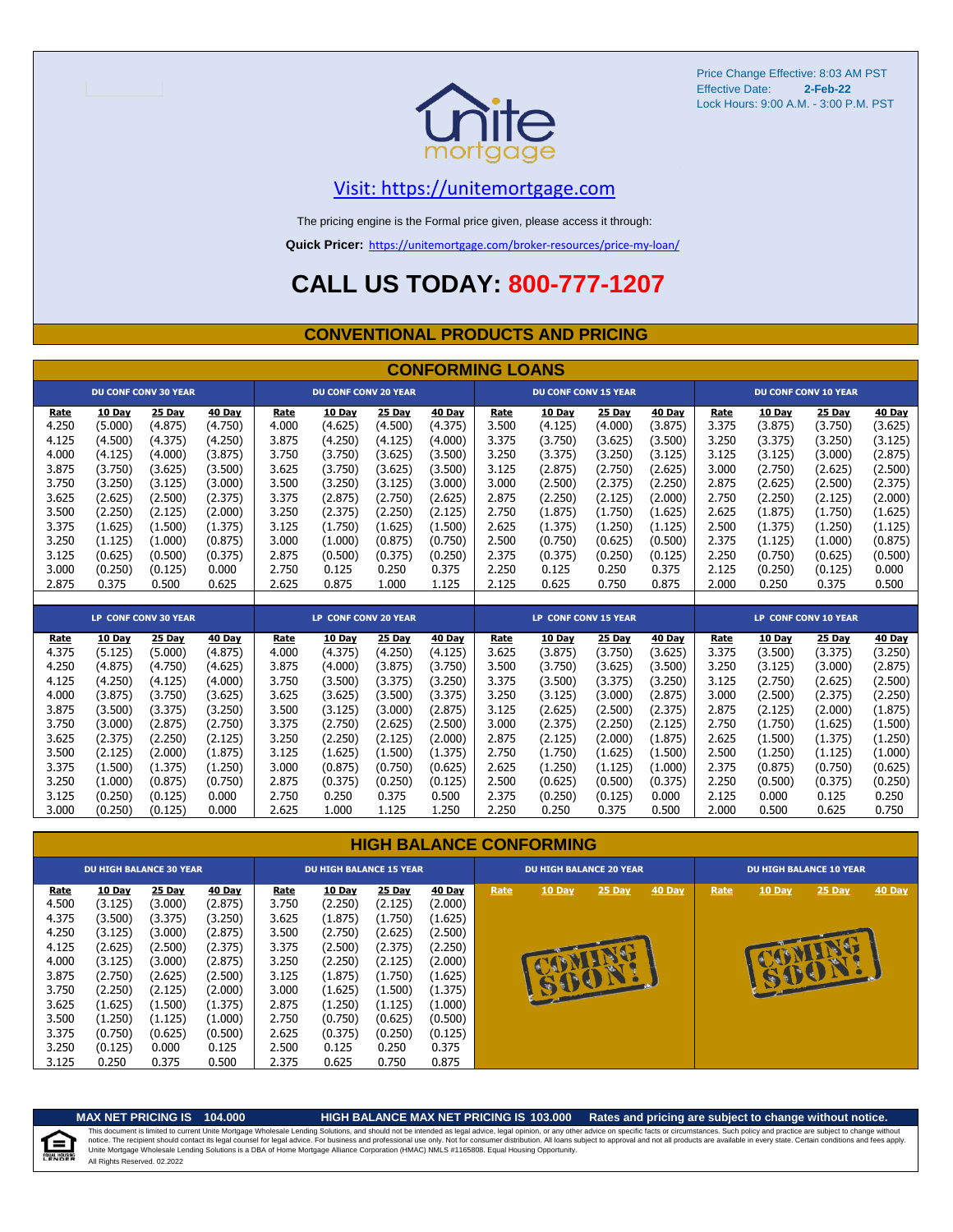

## [V](https://unitemortgage.com/)isit: https://unitemortgage.com

The pricing engine is the Formal price given, please access it through:

**Quick Pricer:** [https://un](https://unitemortgage.com/broker-resources/price-my-loan/)itemortgage.com/broker-resources/price-my-loan/

## **CALL US TODAY: 800-777-1207**

|                                                                                                | <b>HOME AFFORDABLE PRODUCTS</b>                                                                                      |                                                                                                                      |                                                                                                                    |                                                                                                |                                                                                                                      |                                                                                                                      |                                                                                                                           |                                                                                                |                                                                                                                      |                                                                                                                      |                                                                                                                      |                                       |               |                |        |
|------------------------------------------------------------------------------------------------|----------------------------------------------------------------------------------------------------------------------|----------------------------------------------------------------------------------------------------------------------|--------------------------------------------------------------------------------------------------------------------|------------------------------------------------------------------------------------------------|----------------------------------------------------------------------------------------------------------------------|----------------------------------------------------------------------------------------------------------------------|---------------------------------------------------------------------------------------------------------------------------|------------------------------------------------------------------------------------------------|----------------------------------------------------------------------------------------------------------------------|----------------------------------------------------------------------------------------------------------------------|----------------------------------------------------------------------------------------------------------------------|---------------------------------------|---------------|----------------|--------|
|                                                                                                | <b>DU HOMEREADY 30 YEAR</b>                                                                                          |                                                                                                                      |                                                                                                                    |                                                                                                | <b>DU HOMEREADY HIGH BALANCE 30 YEAR</b>                                                                             |                                                                                                                      |                                                                                                                           |                                                                                                | LP HOME POSSIBLE 30 YEAR                                                                                             |                                                                                                                      |                                                                                                                      | LP HOME POSSIBLE HIGH BALANCE 30 YEAR |               |                |        |
| Rate<br>4.250<br>4.125<br>4.000<br>3.875<br>3.750<br>3.625<br>3.500<br>3.375<br>3.250<br>3.125 | 10 Day<br>(4.500)<br>(4.000)<br>(3.750)<br>(3.250)<br>(2.750)<br>(2.125)<br>(1.875)<br>(1.375)<br>(0.750)<br>(0.250) | 25 Day<br>(4.375)<br>(3.875)<br>(3.625)<br>(3.125)<br>(2.625)<br>(2.000)<br>(1.750)<br>(1.250)<br>(0.625)<br>(0.125) | 40 Day<br>(4.250)<br>(3.750)<br>(3.500)<br>(3.000)<br>(2.500)<br>(1.875)<br>(1.625)<br>(1.125)<br>(0.500)<br>0.000 | Rate<br>4.375<br>4.250<br>4.125<br>4.000<br>3.875<br>3.750<br>3.625<br>3.500<br>3.375<br>3.250 | 10 Day<br>(3.125)<br>(2.625)<br>(3.125)<br>(2.750)<br>(2.500)<br>(2.125)<br>(2.000)<br>(1.500)<br>(0.875)<br>(0.250) | 25 Day<br>(3.000)<br>(2.500)<br>(3.000)<br>(2.625)<br>(2.375)<br>(2.000)<br>(1.875)<br>(1.375)<br>(0.750)<br>(0.125) | <b>40 Day</b><br>(2.875)<br>(2.375)<br>(2.875)<br>(2.500)<br>(2.250)<br>(1.875)<br>(1.750)<br>(1.250)<br>(0.625)<br>0.000 | Rate<br>4.375<br>4.250<br>4.125<br>4.000<br>3.875<br>3.750<br>3.625<br>3.500<br>3.375<br>3.250 | 10 Day<br>(5.125)<br>(4.750)<br>(4.250)<br>(3.750)<br>(3.375)<br>(2.875)<br>(2.250)<br>(1.750)<br>(1.250)<br>(0.625) | 25 Day<br>(5.000)<br>(4.625)<br>(4.125)<br>(3.625)<br>(3.250)<br>(2.750)<br>(2.125)<br>(1.625)<br>(1.125)<br>(0.500) | 40 Day<br>(4.875)<br>(4.500)<br>(4.000)<br>(3.500)<br>(3.125)<br>(2.625)<br>(2.000)<br>(1.500)<br>(1.000)<br>(0.375) | Rate                                  | <b>10 Day</b> | 25 Day<br>6001 | 40 Day |
| 3.000<br>2.875                                                                                 | 0.000<br>0.750                                                                                                       | 0.125<br>0.875                                                                                                       | 0.250<br>1.000                                                                                                     | 3.125<br>3.000                                                                                 | 0.125<br>0.625                                                                                                       | 0.250<br>0.750                                                                                                       | 0.375<br>0.875                                                                                                            | 3.125<br>3.000                                                                                 | (0.250)<br>0.250                                                                                                     | (0.125)<br>0.375                                                                                                     | 0.000<br>0.500                                                                                                       |                                       |               |                |        |

| <b>HOME READY AND HOMEPOSSIBLE CAP LIMITS</b>      |       |      |      |      |      |       |       |                                                                                                  |       |  |  |  |  |
|----------------------------------------------------|-------|------|------|------|------|-------|-------|--------------------------------------------------------------------------------------------------|-------|--|--|--|--|
|                                                    |       |      |      |      |      |       |       | LTV <=60 60.01 - 65 65.01 - 70 70.01 - 75 75.01 - 80 80.01 - 85 85.01 - 90 90.01 - 95 95.01 - 97 |       |  |  |  |  |
| HomeReady/Home Possible FICO >=680 Adjustment Caps | .500  | .500 | .500 | .500 | .500 | 0.000 | 0.000 | 0.000                                                                                            | 0.000 |  |  |  |  |
| HomeReady/Home Possible FICO <680 Adjustment Caps  | 1.500 | .500 | .500 | .500 | .500 | .500  | 1.500 | .500                                                                                             | 1.500 |  |  |  |  |

u Hou

### **MAX NET PRICING IS 104.000 HIGH BALANCE MAX NET PRICING IS 103.000 Rates and pricing are subject to change without notice.**

All Rights Reserved. 02.2022 This document is limited to current Unite Mortgage Wholesale Lending Solutions, and should not be intended as legal advice, legal opinion, or any other advice on specific facts or circumstances. Such policy and practice ar notice. The recipient should contact its legal coursel for legal advice. For business and professional use only. Not for consumer distribution. All oans subject to approval and not all products are available in every state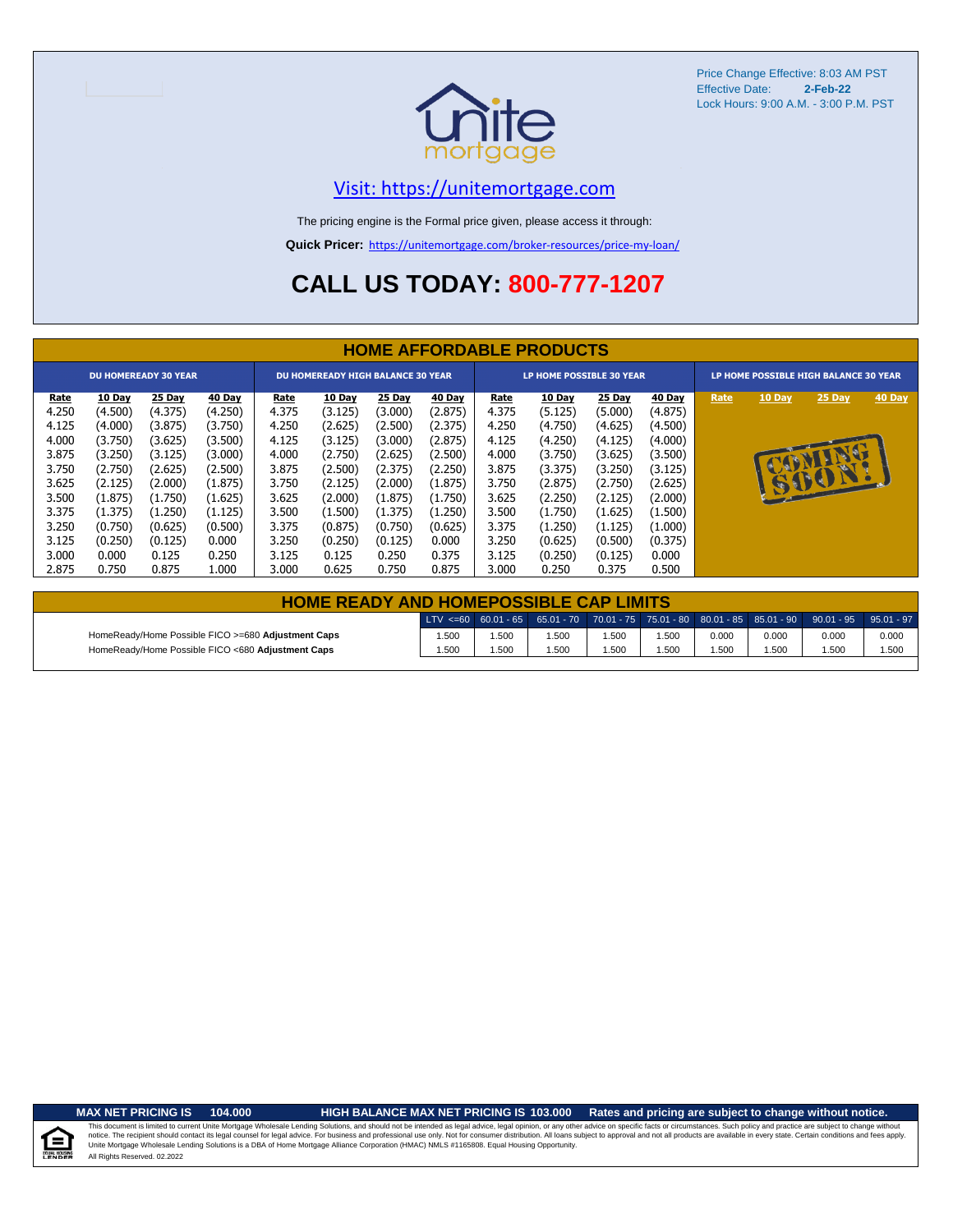

## [V](https://unitemortgage.com/)isit: https://unitemortgage.com

The pricing engine is the Formal price given, please access it through:

**Quick Pricer:** [https://un](https://unitemortgage.com/broker-resources/price-my-loan/)itemortgage.com/broker-resources/price-my-loan/

## **CALL US TODAY: 800-777-1207**

| <b>CONVENTIONAL PRICING ADJUSTMENTS</b>                                                |                                                                               |                                                   |              |              |              |                    |              |                               |              |
|----------------------------------------------------------------------------------------|-------------------------------------------------------------------------------|---------------------------------------------------|--------------|--------------|--------------|--------------------|--------------|-------------------------------|--------------|
| Credit Score / LTV<br>Loan Terms > 15 years                                            | $LTV \le 60$                                                                  | $60.01 - 70$                                      | $70.01 - 75$ | 75.01 - 80   | $80.01 - 85$ | $85.01 - 90$       | $90.01 - 95$ | $95.01 - 97$                  | >97.00%      |
| 740+                                                                                   | 0.000                                                                         | 0.250                                             | 0.250        | 0.500        | 0.250        | 0.250              | 0.250        | 0.750                         | 0.750        |
| 720 - 739                                                                              | 0.000                                                                         | 0.250                                             | 0.500        | 0.750        | 0.500        | 0.500              | 0.500        | 1.000                         | 1.000        |
| 700 - 719                                                                              | 0.000                                                                         | 0.500                                             | 1.000        | 1.250        | 1.000        | 1.000              | 1.000        | 1.500                         | 1.500        |
| 680 - 699                                                                              | 0.000                                                                         | 0.500                                             | 1.250        | 1.750        | 1.500        | 1.250              | 1.250        | 1.500                         | 1.500        |
| 660 - 679                                                                              | 0.000                                                                         | 1.000                                             | 2.250        | 2.750        | 2.750        | 2.250              | 2.250        | 2.250                         | 2.250        |
| 640 - 659                                                                              | 0.500                                                                         | 1.250                                             | 2.750        | 3.000        | 3.250        | 2.750              | 2.750        | 2.750                         | 2.750        |
| 620-639                                                                                | 0.500                                                                         | 1.500                                             | 3.000        | 3.000        | 3.250        | 3.250              | 3.250        | 3.500                         | 3.500        |
| Cash Out (Ex. Student Loan Only) All Loan Terms. Cumulative with above adjust.         | $LTV < =60$                                                                   | $60.01 - 70$                                      | $70.01 - 75$ | $75.01 - 80$ |              |                    |              |                               |              |
| $740+$                                                                                 | 0.375                                                                         | 0.625                                             | 0.625        | 0.875        |              |                    |              |                               |              |
| 720 - 739                                                                              | 0.375                                                                         | 1.000                                             | 1.000        | 1.125        |              |                    |              |                               |              |
| 700 - 719                                                                              | 0.375                                                                         | 1.000                                             | 1.000        | 1.125        |              |                    |              |                               |              |
| 680 - 699                                                                              | 0.375                                                                         | 1.125                                             | 1.125        | 1.750        |              |                    |              |                               |              |
| 660 - 679                                                                              | 0.625                                                                         | 1.125                                             | 1.125        | 1.875        |              |                    |              |                               |              |
| 640 - 659                                                                              | 0.625                                                                         | 1.625                                             | 1.625        | 2.625        |              |                    |              |                               |              |
| 620 - 639                                                                              | 0.625                                                                         | 1.625                                             | 1.625        | 3.125        |              |                    |              |                               |              |
| <b>Other Price Adjustments</b><br>All Loan Terms<br>Cumulative with above adjustments  | $LTV < =60$                                                                   | $60.01 - 65$                                      | $65.01 - 70$ | $70.01 - 75$ | $75.01 - 80$ | $80.01 - 85$       | $85.01 - 90$ | $90.01 - 95$                  | $95.01 - 97$ |
| High Balance Purchase and R/T Refinance                                                | 0.500                                                                         | 0.750                                             | 0.750        | 0.750        | 1.000        | 1.000              | 1.000        | 1.000                         | 1.000        |
| High Balance Cash-Out Refinance                                                        | 1.250                                                                         | 1.500                                             | 1.500        | 1.500        | 1.750        | <b>NA</b>          | <b>NA</b>    | <b>NA</b>                     | <b>NA</b>    |
| High Balance ARMs (Adjustment Based on CLTV)                                           | 0.750                                                                         | 0.750                                             | 0.750        | 0.750        | 1.500        | 1.500              | 1.500        | 1.750                         | 1.750        |
| <b>ARMs</b>                                                                            | 0.000                                                                         | 0.000                                             | 0.000        | 0.000        | 0.000        | 0.000              | 0.000        | 0.250                         | <b>NA</b>    |
| HomeReady/Home Possible FICO >=680 Adjustment Caps                                     | 1.500                                                                         | 1.500                                             | 1.500        | 1.500        | 1.500        | 0.000              | 0.000        | 0.000                         | 0.000        |
| HomeReady/Home Possible FICO <680 Adjustment Caps                                      | 1.500                                                                         | 1.500                                             | 1.500        | 1.500        | 1.500        | 1.500              | 1.500        | 1.500                         | 1.500        |
| <b>Investment Properties</b>                                                           | 2.125                                                                         | 2.125                                             | 2.125        | 2.125        | 3.375        | 4.125              | <b>NA</b>    | <b>NA</b>                     | <b>NA</b>    |
| Second Home                                                                            | 1.125                                                                         | 1.625                                             | 1.625        | 2.125        | 3.375        | 4.125              | 4.125        | 4.125                         | 4.125        |
| Manufactured home                                                                      | 0.500                                                                         | 0.500                                             | 0.500        | 0.500        | 0.500        | 0.500              | 0.500        | 0.500                         | 0.500        |
| 2-4 Unit Properties (3-4 unit max LTV is 75% (DU) and 80% (LP))                        | 1.000                                                                         | 1.000                                             | 1.000        | 1.000        | 1.000        | 1.000              | <b>NA</b>    | <b>NA</b>                     | <b>NA</b>    |
| Condos - Loan Terms > 15Y (does not apply to Detached building types)                  | 0.000                                                                         | 0.000                                             | 0.000        | 0.000        | 0.750        | 0.750              | 0.750        | 0.750                         | 0.750        |
| Escrow Waiver (LTV >80% not available in NM, LTV >90% does not apply to HB Nationwide) | 0.000                                                                         | 0.000                                             | 0.000        | 0.000        | 0.000        | 0.000              | 0.000        | 0.000                         | <b>NA</b>    |
| UW Waiver Fee (ALL LTV) - based on loan size                                           |                                                                               |                                                   |              |              |              |                    |              |                               |              |
|                                                                                        |                                                                               |                                                   |              |              |              |                    |              |                               |              |
| <b>ALL SUBORDINATE FINANCING</b>                                                       |                                                                               |                                                   |              | .375%        |              |                    |              |                               |              |
| <b>LTV Range</b><br><b>CLTV Range</b>                                                  |                                                                               | Credit Score < 720                                |              |              |              | Credit Score > 720 |              |                               |              |
| $\leq 65.00\%$<br>$80.01\% - 95.00\%$                                                  |                                                                               | 0.500                                             |              |              |              | 0.250              |              |                               |              |
| 65.01% - 75.00%<br>$80.01\% - 95.00\%$                                                 |                                                                               | 0.750                                             |              |              |              | 0.500              |              |                               |              |
| 75.01% - 95.00%<br>$90.01\% - 95.00\%$                                                 |                                                                               | 1.000                                             |              |              |              | 0.750              |              |                               |              |
| 75.01% - 90.00%<br>76.01% - 90.00%                                                     |                                                                               | 1.000                                             |              |              |              | 0.750              |              |                               |              |
| $\leq 95.00\%$<br>95.01% - 97.00%                                                      |                                                                               | 1.500                                             |              |              |              | 1.500              |              |                               |              |
|                                                                                        |                                                                               |                                                   |              |              |              |                    |              |                               |              |
| <b>LOCK EXTENSIONS - RELOCKS - OTHER CHANGES</b>                                       |                                                                               |                                                   |              |              |              |                    |              |                               |              |
|                                                                                        |                                                                               |                                                   |              |              |              |                    |              |                               |              |
|                                                                                        |                                                                               | <b>Lock Extensions:</b>                           |              |              |              |                    |              |                               |              |
| .03 / day<br>1-4 days                                                                  |                                                                               |                                                   |              |              |              |                    |              |                               |              |
| 0.125<br>5 days                                                                        |                                                                               |                                                   |              |              |              |                    |              | 10 Day Lock Expires: 02/12/22 |              |
| 0.187<br>7 days                                                                        |                                                                               |                                                   |              |              |              |                    |              | 25 Day Lock Expires:          | 02/27/22     |
| 0.250<br>10 days                                                                       |                                                                               |                                                   |              |              |              |                    |              | 40 Day Lock Expires:          | 03/14/22     |
| 0.375<br>15 days                                                                       |                                                                               |                                                   |              |              |              |                    |              |                               |              |
| <b>Relocks:</b><br><b>Other Changes:</b>                                               |                                                                               |                                                   |              |              |              |                    |              |                               |              |
| Worse Case pricing plus additional .250 hit<br>Loan Program                            |                                                                               | Worse Case if moving into different delivery type |              |              |              |                    |              |                               |              |
| Rate Change                                                                            | Not subject to worse case pricing<br>Locks expiring on a non business day are |                                                   |              |              |              |                    |              |                               |              |

Locks expiring on a non business day are good through the following business day.

|   |                              |         |                                                                                                                                                                                                                                                                                                                                                                                                                                                                                                                                                                                                                | APOR: 15/20 YR.: | 2.500% | $1$ YR CMT: | 0.120% |
|---|------------------------------|---------|----------------------------------------------------------------------------------------------------------------------------------------------------------------------------------------------------------------------------------------------------------------------------------------------------------------------------------------------------------------------------------------------------------------------------------------------------------------------------------------------------------------------------------------------------------------------------------------------------------------|------------------|--------|-------------|--------|
|   | <b>MAX NET PRICING IS</b>    | 104.000 | Rates and prices are subject to change without notice.                                                                                                                                                                                                                                                                                                                                                                                                                                                                                                                                                         | $25/30$ YR.:     | 2.960% | 1 YR Libor: | 0.360% |
| E | All Rights Reserved. 02.2022 |         | This document is limited to current Unite Mortgage Wholesale Lending Solutions, and should not be intended as legal advice, legal opinion, or any other advice on specific facts or circumstances. Such policy and practice ar<br>notice. The recipient should contact its legal counsel for legal advice. For business and professional use only. Not for consumer distribution. All loans subject to approval and not all products are available in every stat<br>Unite Mortgage Wholesale Lending Solutions is a DBA of Home Mortgage Alliance Corporation (HMAC) NMLS #1165808. Equal Housing Opportunity. |                  |        |             |        |